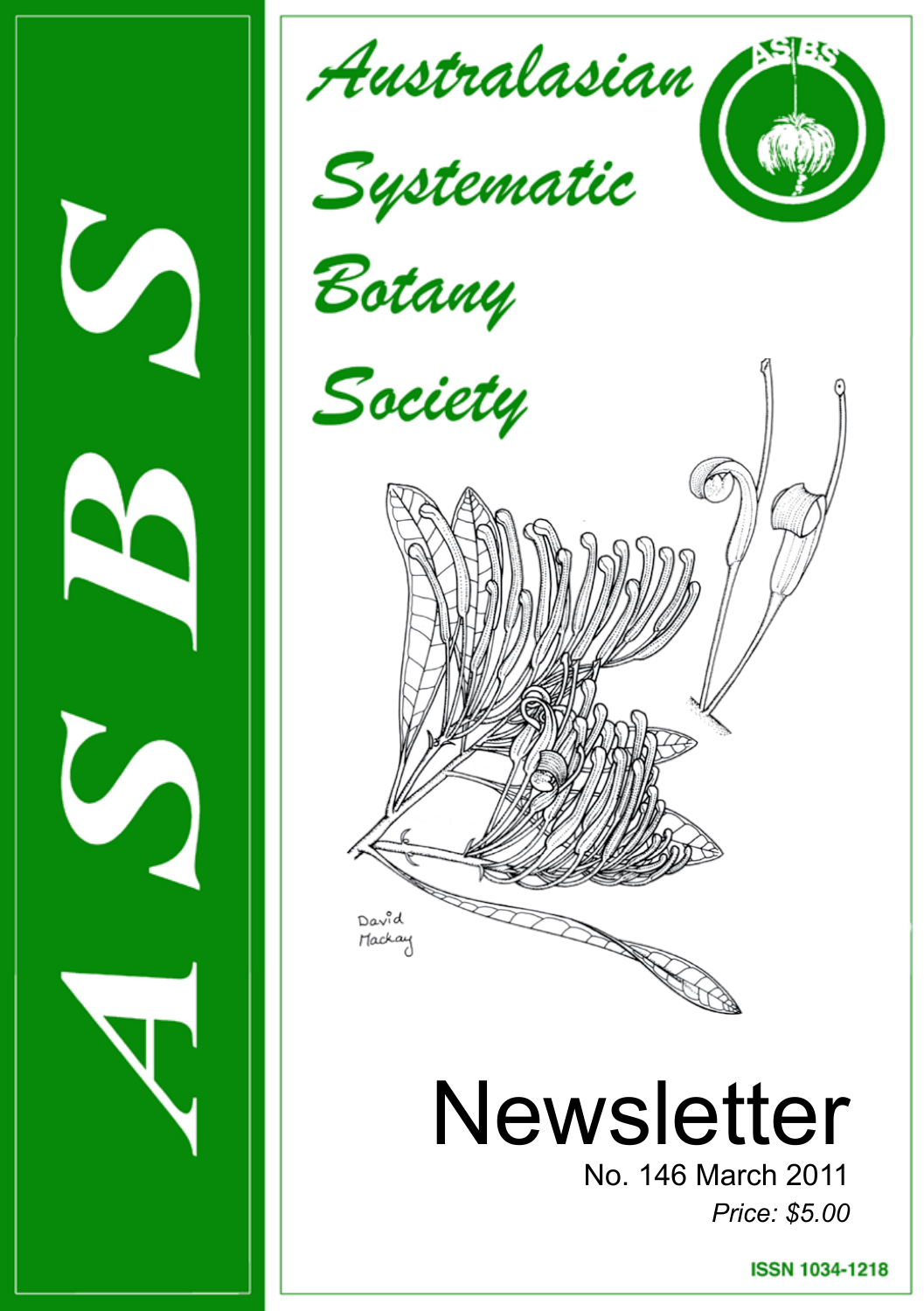#### AUSTRALIAN SYSTEMATIC BOTANY SOCIETY INCORPORATED

#### **Council**

#### **President**

Peter Weston National Herbarium of New South Wales Royal Botanic Gardens Sydney Mrs Macquaries Road Sydney, NSW 2000 Tel: (02) 9231 8111 Fax: (02) 9251 7231 Email: Peter.Weston@rbgsyd.nsw.gov.au

#### **Secretary**

Gillian Brown School of Botany The University of Melbourne, Vic. 3010 Tel: (03) 8344 7150 Fax: (03) 9347 5460 Email: asbs\_secretary@anbg.gov.au

#### **Councillor**

Pina Milne National Herbarium of Victoria Royal Botanic Gardens Birdwood Ave South Yarra VIC 3141 AUSTRALIA Tel: (03) 9252 2309 Fax: (03) 9252 2423 Email: pina.milne@rbg.vic.gov.au

#### **Public Officer**

Annette Wilson Australian Biological Resources Study Dept of Environment, Water, Heritage and the Arts GPO Box 787 Canberra, ACT 2601

**Affiliate Society** Papua New Guinea Botanical Society

#### **ASBS Website**

*www.anbg.gov.au/asbs* Webmaster: Murray Fagg Centre for Plant Biodiversity Research Australian National Herbarium Email: Murray.Fagg@environment.gov.au

#### **Vice President**

Dale Dixon Royal Botanic Gardens Sydney Mrs Macquaries Road Sydney, NSW 2000 Tel: (02) 9231 8171 Fax: (02) 9241 2797 Email: Dale.Dixon@rbgsyd.nsw.gov.au

#### **Treasurer**

Frank Zich Australian Tropical Herbarium E2 building, J.C.U. Cairns Campus PO Box 6811 Cairns, Qld 4870 Tel: (07) 4059 5014 Fax: (07) 4091 8888 Email: frank.zich@csiro.au

#### **Councillor**

Tanya Scharaschkin School of Natural Resource Sciences Queensland University of Technology PO Box 2434 Brisbane, Qld 4001 Tel: (07) 3138 1395 Fax: (07) 3138 1535 Email: t.scharaschkin@qut.edu.au

#### **Other Constitutional Bodies**

**Hansjörg Eichler Research Committee** Bill Barker Betsy Jackes Greg Leach Kristina Lemson Chris Quinn Chair: Dale Dixon, Vice President *Grant applications close*: 14 March 2011.

Cover image: *Alloxylon flammeum* (Proteaceae), reproduced with the permission of David Mackay (the artist) and RBG Sydney.

#### **Publication dates of previous issue Austral.Syst.Bot.Soc.Newslett. 144–5 (September–December 2010 issue)**

Hardcopy: 17 June 2011; ASBS Website: 15 June 2011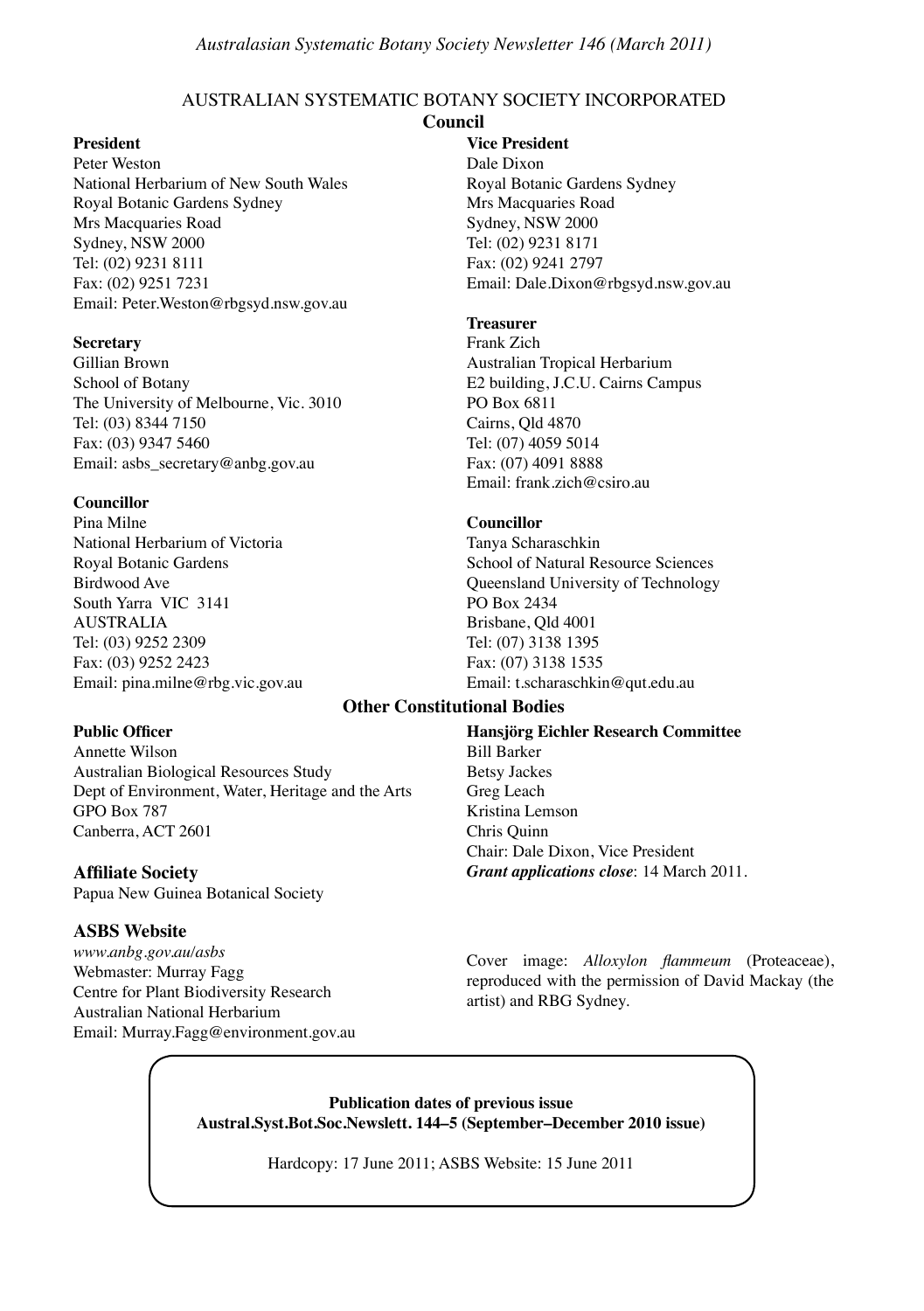# **From the President**

Firstly, it is my great pleasure to draw your attention to the announcement in this issue of the ASBS Newsletter by Secretary Gillian Brown that the two special resolutions that had recently been put to members, and for which a formal vote was held at a General Meeting held on 15 March at the National Herbarium of New South Wales, were both passed overwhelmingly. ASBS is now the Austral**as**ian Systematic Botany Society and the rules governing the way that we change the Society's rules have now been brought into line with the legislation under which ASBS is incorporated.

The change to our Society's name now makes us an international society, albeit one that is still firmly rooted in Australia as a result of its incorporation in the Australian Capital Territory and the fact that the great majority of our members are Australian botanists. However, the name change sends a message to botanists based in New Zealand, New Caledonia, Vanuatu, Fiji and New Guinea that we welcome them as members and as potential office holders of ASBS. The change to Rule 30(5)b will allow future ASBS Councils to be reasonably responsive to changes in our Society's environment without having to go to the extraordinary lengths to which recent Councils have had to go to achieve sensible and sometimes mandatory rule changes.

ASBS Council had to work hard to organise the ballot for these Special Resolutions and to ensure that over 75% of financial members voted, as required by the old rule 30(5)b. In particular, Secretary Gillian Brown and Councillor (Memberships) Pina Milne, had to contribute many hours of their time to administer this process. I am very grateful to both of them for their hard and effective work and to all of the members who made the effort to participate actively in the running of ASBS by voting on the Special Resolutions, either in person at the meeting or by proxy.

Some of you may have noticed a new page that Webmaster Murray Fagg has put up on the ASBS website called "Opportunities in Plant Systematics". There is a link to this in the "latest news" column on the right hand side of the ASBS home page. The purpose of this new page is to disseminate information on advertised jobs, scholarships, fellowships and grants as well as other opportunities open to plant systematists. As well as having links to permanent, regular opportunities such as the Hansjörg Eichler Awards, this page will also feature irregular and one-off opportunities such as the notice that is presently there for the Second National Postgraduate Training Workshop in Systematics, to be held at the University of Adelaide from 25-30 September 2011. If you are aware of any such opportunities for which notices have not already been posted on this page, please email the relevant information either to me or to ASBS Secretary Gillian Brown.

ASBS Council was recently approached by the Australian office of The Nature Conservancy (TNC) to administer a postgraduate scholarship in taxonomy on its behalf. The Nature Conservancy is a Non-Government Organisation with a mission to "preserve the plants, animals and natural communities that represent the diversity of life on Earth by protecting the lands and waters they need to survive" (http://www.nature.org/aboutus/ visionmission/index.htm). TNC was established in the USA in 1951 and now has chapters or offices in all American states and 31 other countries. It is perhaps best known for its impressive record of conserving threatened habitats by buying and managing land but it also invests a lot of money in support of conservation-related scientific research projects. ASBS Council is presently negotiating this proposal with TNC and hopefully we will be able to reach a mutually beneficial agreement in the near future.

The International Botanical Congress is fast approaching and ASBS is formally involved with the conference in several ways. Firstly, the Society is sponsoring two symposia: Sym104: Patterns and Processes in the Evolution and Biogeography of the Australasian Flora (Organisers: Dr Maria Gandolfo and Dr Mike Bayly) and Sym083: A Perspective in Species Radiation – the New Zealand Story (Organiser: Dr Ilse Breitwieser). As part of our sponsorship agreement with the IBC we will be providing at least \$6,000 in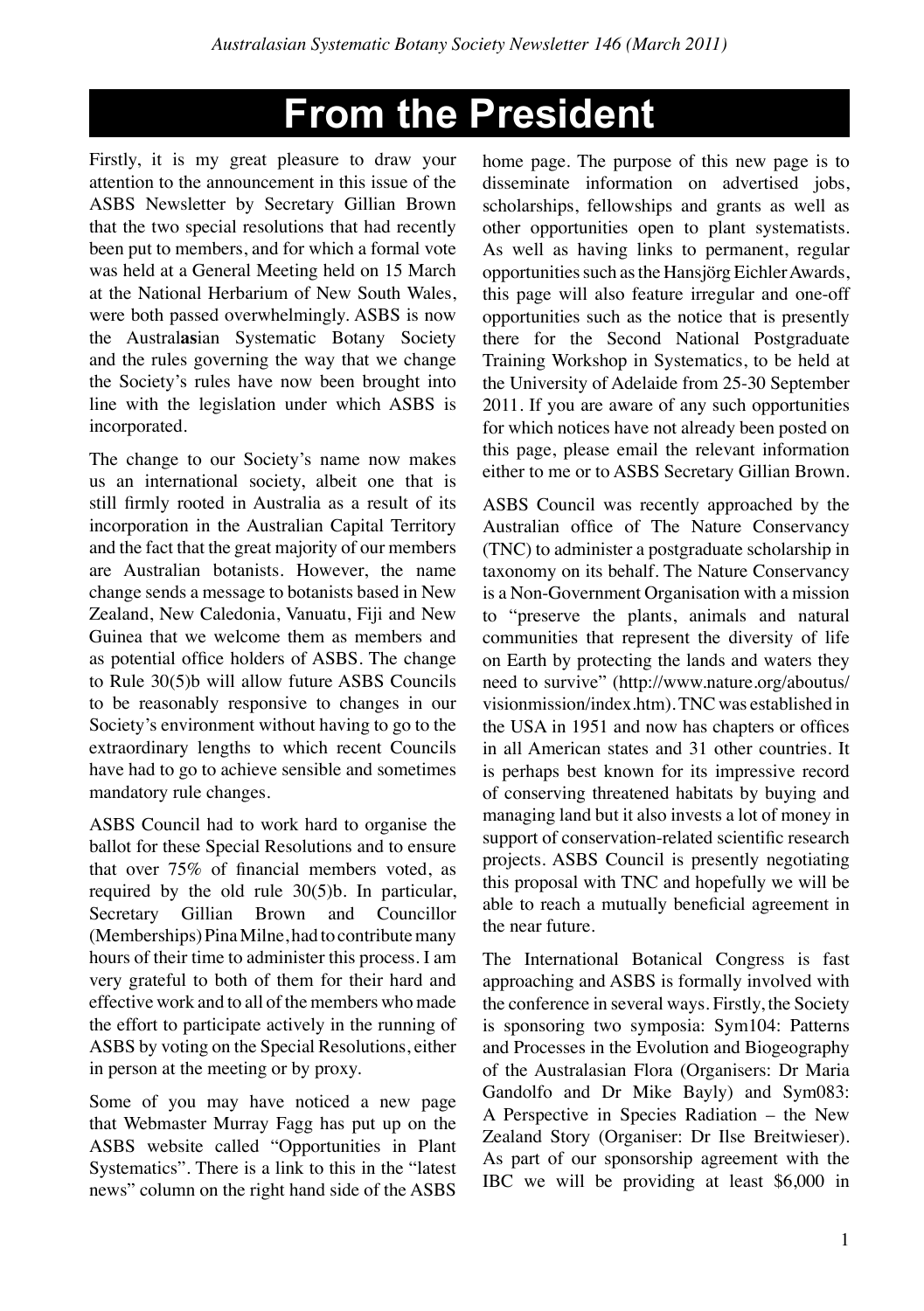travel assistance to ASBS student members. Applications for students presenting a poster or oral presentation are now open and need to be with the Secretary by the 31st of May 2011. Further details and application forms can be found on our website at http://www.anbg.gov.au/asbs/student. html. Professor Mike Crisp of the Australian National University will be delivering the Nancy Burbidge Lecture, "Evolution of the Australian flora", as one of the IBC plenary lectures. The ASBS Annual General Meeting will be held at 1.30 pm on the free afternoon of Wednesday 27th

July 2011 at the conference venue, The Melbourne Convention & Exhibition Centre. ASBS members will get an opportunity to socialize together in one place at the ASBS conference dinner, which will be held at University House (The University of Melbourne) on the evening of Friday the 29th of July at 7pm. A three course meal will be laid on with drinks included, at a cost of \$75 per person. ASBS members and other conference participants can register for it through the IBC website (http:// www.ibc2011.com/Social.htm).

*Peter Weston* 

# **Articles**

## Acacia and the IBC **Bruce Maslin** W.A. Herbarium, Department of Environment and Conservation, Locked Bag 104, Bentley Delivery Centre, Western Australia 6983.

Email: bruce.maslin@dec.wa.gov.au

Most readers will probably be aware of the ongoing *Acacia* generic name issue. In a nutshell, Orchard & Maslin (2003) proposed to change the type of *Acacia* from an African species (*A. nilotica*) to an Australian one (*A. penninervis*). Following a robust debate in literature and elsewhere the matter was assessed by the duly appointed committees of IAPT (i.e. the then-called Committee for Spermatophyta<sup>1</sup> and the General Committee) who both recommended acceptance of the proposal with the required 60% majority. The General Committee's recommendation was subsequently discussed at the Nomenclature Session of the 17th International Botanical Congress in Vienna, 2005, and following a vote the recommendation was upheld; the matter was then ratified at the Plenary Session of the IBC and *Acacia* with a conserved type is now included in the Vienna Code. Details of this history are on the WorldWideWattle website (web ref. 1). Following the IBC some people opposed the Vienna outcome, focusing their attention on the way the vote was taken at the Nomenclature Session, not on the substance of the original conservation proposal; their intention is to challenge the decision at the Melbourne IBC in July 2011. The paper by Moore *et al.* (2010)

presents these views. The paper by McNeill & Turland (2010) explains the processes adopted in Vienna and recommends that the correct way forward for those objecting to the outcome would be to make a counter conservation proposal to again move the type. This recommendation has not been taken up and the scene appears to be set for an 'interesting' discussion in Melbourne. Most recently Thiele *et al.* (2011) summarized the issues involved and concluded that (1) the "Vienna process was fundamentally sound, and that continuance of this argument in its current form is damaging to the international nomenclatural consensus", (2) "that reversing the decision except through standard processes would set a dangerous precedent and would, in the long term, encourage nomenclature by pressure group rather than nomenclature by due process" and (3) "the decision should stand and the world should move on". These are sentiments that I fully endorse.

There are significant nomenclatural, and thus practical, consequences associated with the resolution of this matter.

If the original Vienna decision is upheld then the name *Acacia* will continue to be applied to the 1000+ species (almost 1300 taxa) that occur naturally in Australia, many of which are extensively cultivated and otherwise grown, or occur which occur as significant environmental weeds, in numerous countries around the world. A number of these species form the backbone of a multi-billion dollar forest-product industries, particularly in southeast Asia and South Africa. Outside Australia 163 species of the former *Acacia*

<sup>1</sup> This Committee has since been replaced (along with the Committee for Pteridophyta) by the Nomenclature Committee for Vascular Plants.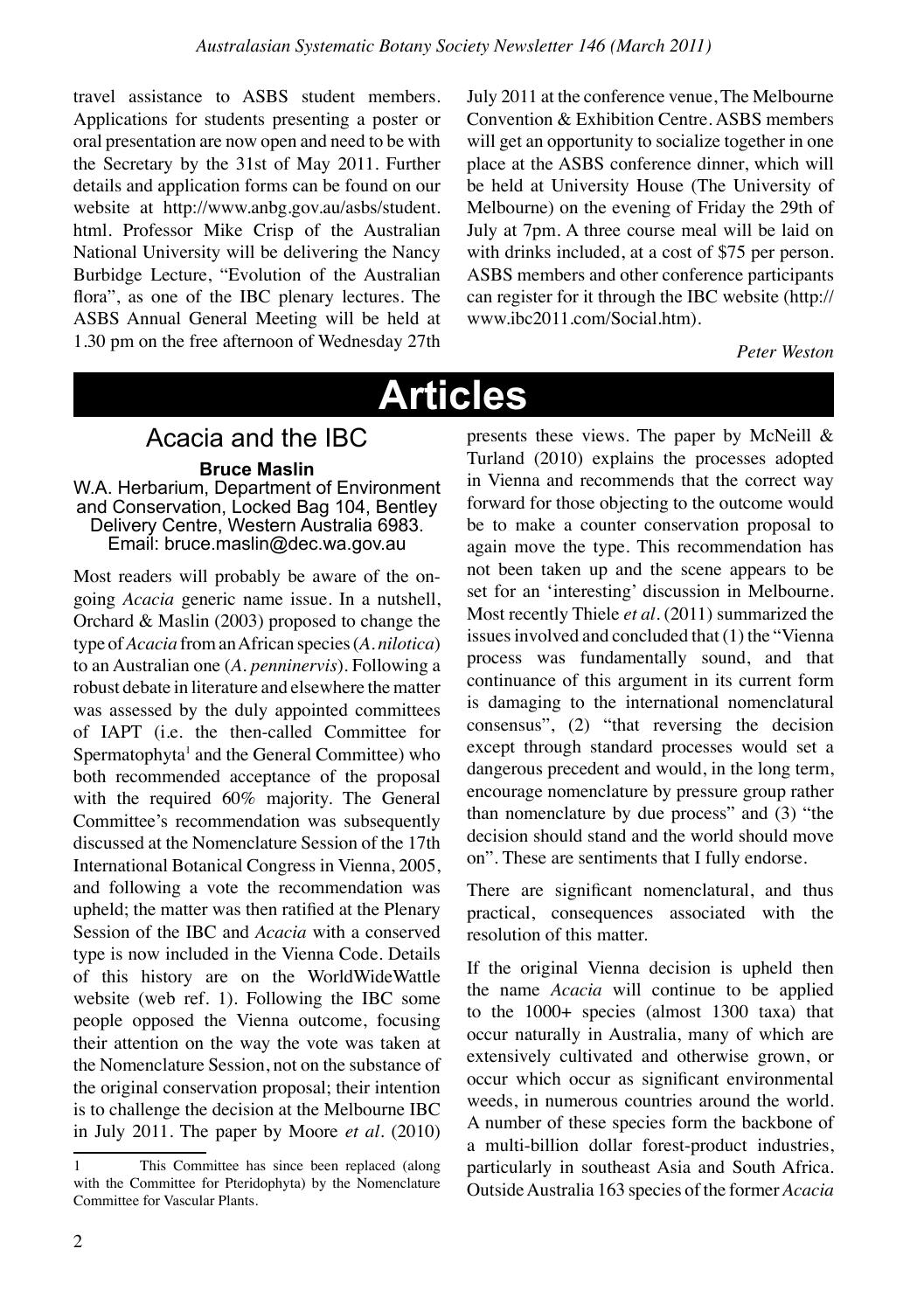subg. *Acacia* will be known as *Vachellia*; 83 of these species occur in Africa (Thiele *et al.* 2011). As will be discussed below, there has already been some uptake of the name *Vachellia*.

If the Vienna decision is overturned then, at present at least, the name *Racosperma* will need to be applied to the 1000+ native Australian species and the industries that are based upon them. Furthermore, we will be faced with a doublewhammy because the terminations for a large number of the species and infraspecies names will also need to change, e.g. *Acacia pycnantha*  (the official Australian national flower) would become known as *Racosperma pycnanthum*. The 163 species referred to above would then become known as *Acacia*.

ASBS readers need to be mindful that in the event of a challenge occurring at the Melbourne IBC, then decisions affecting the fate of *Acacia* will most likely be determined by votes cast at that meeting. How things will exactly play out at Melbourne is unknown<sup>2</sup> but vote numbers will undoubtedly be important. Each person attending the Nomenclature Session has one vote, institutions also have voting rights (numbers of votes vary between institutions) and institutional votes can also be deployed through the use of proxies. With this in mind it is not surprising that Thiele *et al.* (2011) advised that people "should vote carefully and with due deliberation."

It is not my intention here to recount in great detail all the issues and arguments relating to this contentious matter because these have been adequately covered by the papers referenced above. However, in view of the likely importance of vote numbers at the Nomenclature Session, there are a few points that I wish to make in the hope that at least some Members of this Society will be convinced to provide appropriate support at that meeting<sup>3</sup>.

#### **The uptake of** *Vachellia* **since 2005**

There have been a number of workers from a variety of disciplines who, despite the arguments of those who objected to the outcome, have accepted the umpire's decision at Vienna and have adopted the name *Vachellia*. The following are some examples of this usage.

Taxonomic combinations have now been made for all the relevant species in the Americas (52 species) and Australia (9 species), and for some (14 species) in the African/Asian region (see Banfi & Galasso 2008, Clarke *et al*. 2009, Glass & Seigler 2006, Hurter & Mabberley in Mabberley 2008, Kodela & Wilson 2006, Seigler & Ebinger 2005 and 2010). This means that names are now available in *Vachellia* for half the species of that genus.

The name *Vachellia* has been adopted in many publications since 2005, including flora treatments, field guides, scientific research papers and books. Significantly, *Vachellia* has been accepted in *Mabberley's plant-book* (2008) which is a primary reference source for the correct names of vascular plant genera and families of the world. *Vachellia* has also been used (instead of *Acacia*) in some recent reviews, catalogues, field guides and Floras from South America (e.g. Forero & Romero 2009, Garwood & Tebbs 2009, Hotche *et al*. 2008, Ojeda-Manjarrés & Carbonó-Delahoz 2009 and de Queiroz 2009), central America (Garwood & Tebbs 2009), Australia (Purdie *et al*. 2008), and will be adopted in the forthcoming *Flora d'Italia* (Pignatti in prep.). A number of recent molecular genetic papers dealing with the phylogeny of *Acacia sens. lat*. have adopted *Vachellia*, e.g. Brown *et al.* (2008), Murphy *et al.* (2010), Newmaster & Ragupathy (2009) and Bouchenak-Khelladi *et al.* (2010). The last-mentioned of these papers is significant to the present discussion because the authors were South African. Scientific and applied publications dealing with a range of topics have also accepted *Vachellia*, e.g. Willmer *et al.* (2009: ants), Jackson (2009: spiders), Navie & Adkins (2008: environmental weeds of Australia), Adair *et al.* (2009: biological control of invasive acacias) and Bowman *et al.* (2010: biogeography).

<sup>2</sup> I assume that this matter will first come on to the agenda on day one of the Nomenclature Session (18 July 2011) when a motion will be put to the Meeting to accept the Vienna Code (which contains an entry for *Acacia* with its conserved Australian type).

<sup>3</sup> To attend the Nomenclature Session meeting you need to be registered for at least one day of the IBC Congress.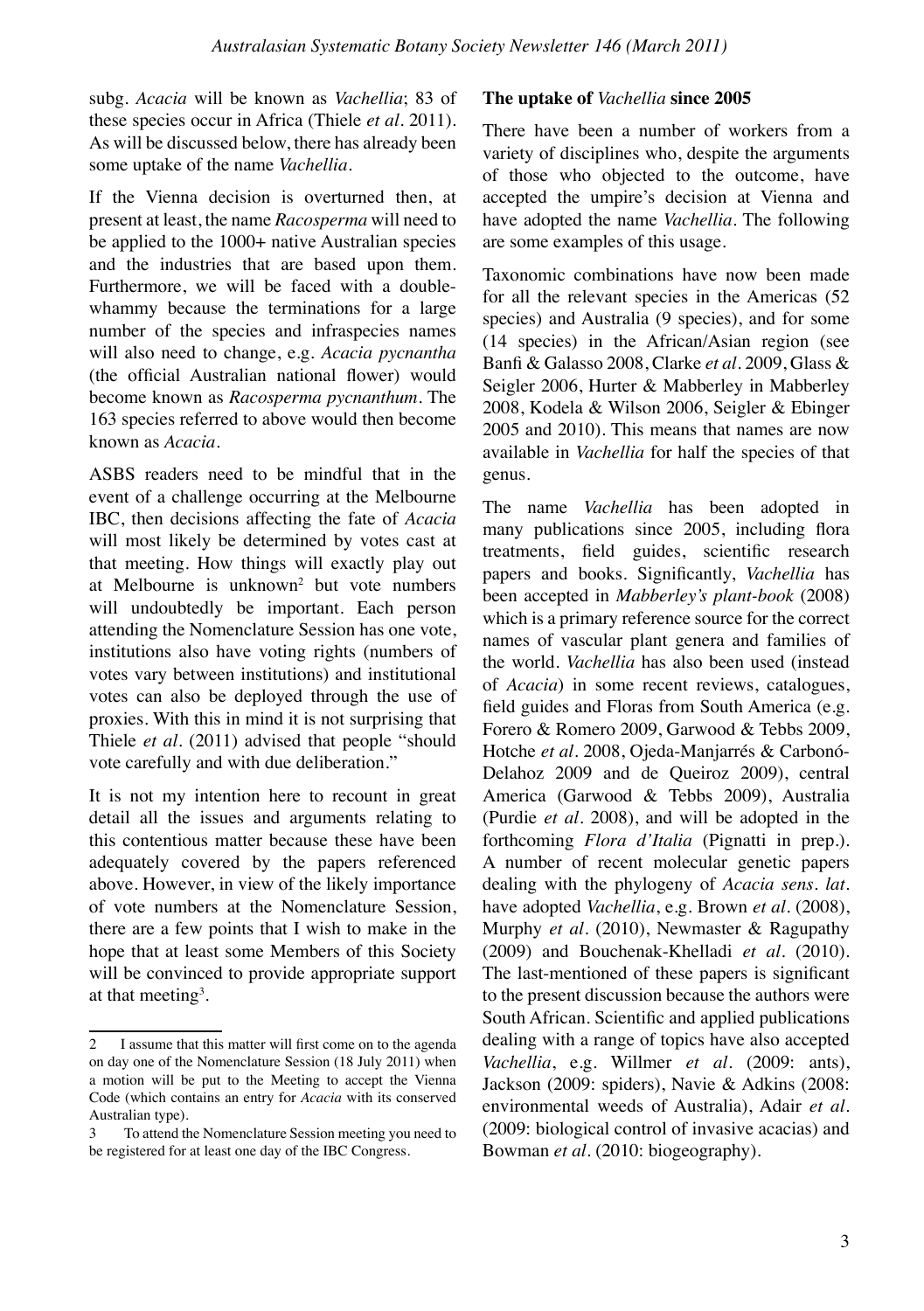*Vachellia* has also been used in a range of webbased resources, for example: (1) Information brochure relating to biosecurity and woody weeds in Australia (web ref. 2), (2) interactive key to the 'acacias' of the New World (web ref. 3); and (3) the Australia Plant Census which provides a list of currently accepted names for the Australian vascular flora (web ref. 4).

### **Species numbers**

When assessing conservation proposals such as that of Orchard & Maslin (2003) one of the important criteria used by the Nomenclature Committee for Vascular Plants for assessing the impact of proposed name changes is the numbers of species that will be affected. As has already been noted, if the Vienna decision is overturned in Melbourne then there are 1000+ Australian species that will have to be called *Racosperma* (if indeed, this is a legitimate name) while c. 160 pan-tropical, largely non-Australian species will be called *Acacia*. Put another way, the decision in Vienna resulted in the name *Acacia* being retained for 72% of the former genus (i.e. *Acacia sens. lat.*) whereas if the decision is overturned then the name *Acacia* will be retained for a mere 11% of *Acacia sens. lat*.

Because this debate often focuses on Australia vs African species it is instructive to look at differences between these two continents with respect to species numbers. There are about 80 species of 'Acacia' (following the Vienna decision these should be called *Vachellia*) in Africa and 1020 species of *Acacia* in Australia (Thiele *et al*. 2011). These figures show that Australia has about 14 times as many *Acacia* species as does Africa. This point was originally made by Brummitt (2004) when he delivered the reasons why the Spermatophyta Committee voted in favour of the Orchard & Maslin (2003) proposal to conserve *Acacia* with an Australian type. Since the 2005 Vienna Congress 43 new Australian taxa of *Acacia* have been described (37 species and 6 subspecies) with another seven new species currently in press. To put these numbers into perspective it will be seen that in the past six years the number of just new *Acacia* taxa described for Australia exceeds half the total number of *Acacia* species that occur on the entire African continent! Furthermore, many more new species for Australia await description; conservatively I would estimate that number to be around 100. The above not only emphasizes the incredible richness of *Acacia* in Australia but also vindicates the decision by the Spermatophyta Committee to recommend the retypification of the genus with an Australian species in order to preserve the name *Acacia* for the demonstrably much larger group.

### **Economic matters**

The impact on industry and commerce is another of the important factors that the Nomenclature Committee for Vascular Plants must take into account when making its decisions. Unlike African acacias there are a numerous Australian *Acacia* species that are extensively cultivated or otherwise utilized in many countries around the world. Excellent overviews and documentation of the global commercial and applied importance of the Australian species of *Acacia* are provided by Midgley & Turnbull (2003) and Griffin *et al.* (in press). The following points are relevant to the present debate.

Since 2005 the name *Acacia* has become more firmly embedded in the world of commerce. In international trade the names 'Acacia Wood' or simply 'Acacia' are now used to brand furniture and other wood products made primarily from plantation-grown Australian *Acacia*, in particular *A. mangium* and some close relatives (web ref. 5). This industry is centered on Southeast Asia (most notably Indonesia, Malaysia and Viet Nam) where there exists about 2 million hectares of *Acacia* plantations producing about 36 million cubic metres of wood fibre annually. This wood is worth over US\$900 million to the growers or over US\$7 billion as finished products (S. Midgley, pers. comm.). Indonesia is by far the largest producer of *Acacia* pulp, producing an estimated 3.3 million metric tonne worth \$US2.7B at current market price (Griffin *et al*., in press). Changing the name *Acacia* will have potential negative impacts relating to marketing, product branding and commercial contracts in these operations; also technical manuals for plantations and pulp mills will need to be revised. As most of these commercial costs will need to be carried by the developing countries of Asia it is but one demonstration that this *Acacia* generic matter is not just about Africa vs Australia!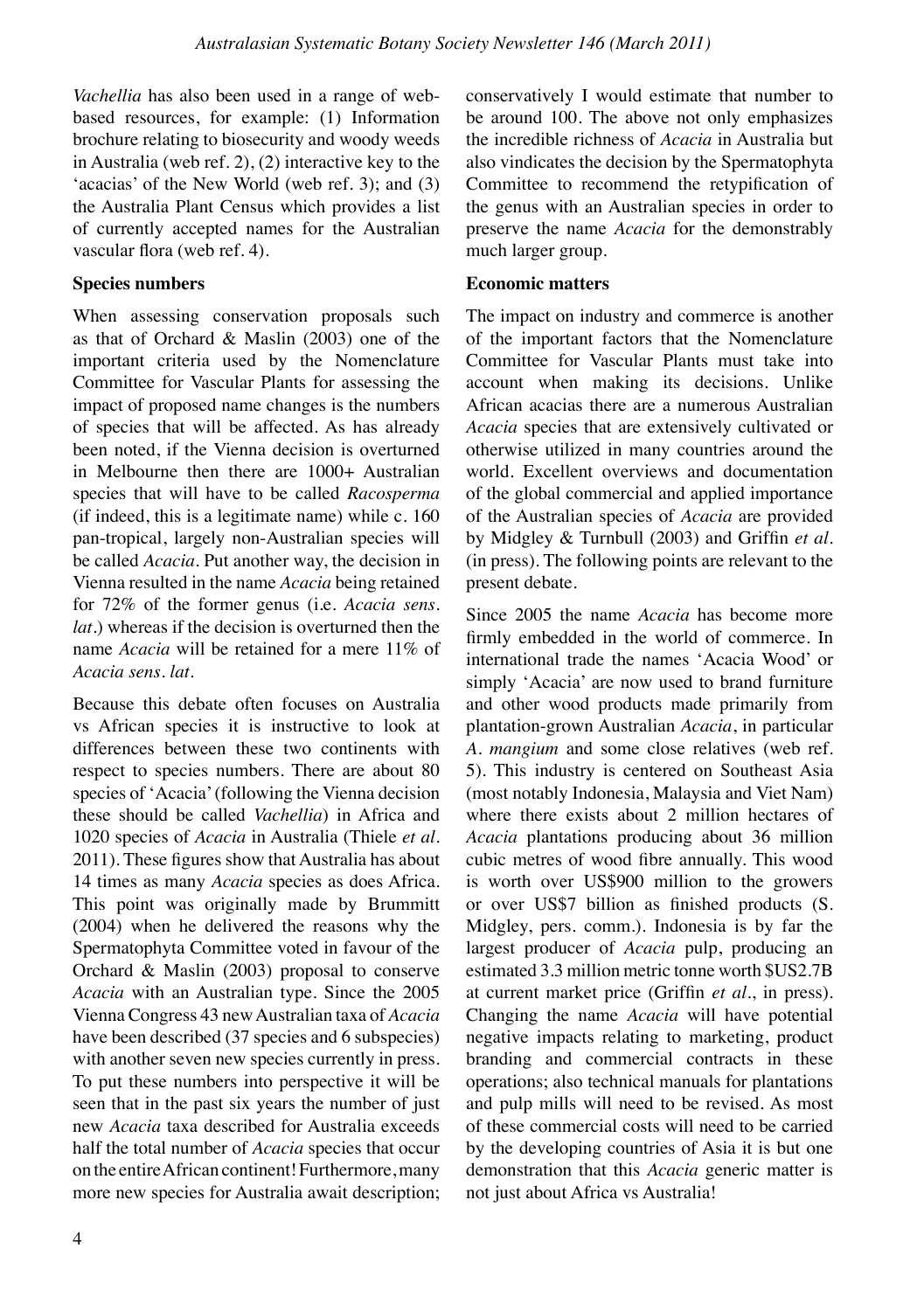Australian Acacias are also commercially important in a number of countries outside of Asia. For example, in South Africa, Brazil and India there is an estimated 600 000 ha of *A. mearnsii* grown in plantations for tannin (Griffin *et al*., in press). This species was characterized by Roux *et al.* (2000) as "The most profitable forestry species in South Africa…". *Acacia saligna* is widely cultivated around the world for fodder and a wide range of other purposes (web ref. 6). This species is also a significant environmental weed in many countries, including South Africa where considerable resource is devoted to its control and eradication. As discussed by Ratnayake & Joyce (2010) Australian acacias are highly prized both within Australia and abroad for their horticultural value and as amenity plants. For example, species such as *A. dealbata*, *A. retinodes*, etc. are grown as commercial cut flower and perfume crops in France, Italy, Israel and the USA. In dollar terms the horticulture and floriculture of Australian Acacias species does rival that of the timber industry, but Ratnayake & Joyce (l.c.) consider that our Wattles represent a relatively underexploited resource for both export and domestic market opportunities.

### *Racosperma***.**

Although most combinations have been made in *Racosperma* there has been virtually no uptake of this name in literature or commerce. A quick web search using the comprehensive *Plant Finder* databases provided by the Royal Horticultural Society of the United Kingdom (http://apps.rhs. org.uk/rhsplantfinder/), Gardening Australia (http://www.abc.net.au/gardening/plantfinder/) and the National Gardening Association of the USA (http://www.garden.org/home) returned not a single entry where *Racosperma* was used as an accepted name for any plant in the horticultural industry. The web dictionary Wikipedia entry for *Racosperma* is essentially correct in characterizing this name in the following way: "The name [*Racosperma*] did not gain wide acceptance and has fallen into disuse following the decision to vote on a new Type species for *Acacia* which has resulted in the vast majority, including all Australian species, as *Acacia*. The decision was not an uncontroversial one."

#### **Conclusion**

Not unexpectedly my view is that the Vienna decision was intrinsically sound, well-considered and unbiased, and was based on compelling argument that was comprehensively considered by the duly appointed Committees. A collateral attack on the process that led to the conservation of *Acacia* with a new type, like that which is being planned for the Melbourne IBC, is destabilizing to say the least. McNeill & Turland (2010) have indicated the appropriate way forward for those who feel disaffected by the Vienna outcome, namely, make a counter conservation proposal and let that be assessed in the normal way. This too is the view of Thiele *et al.* (2011). However, no such proposal has materialized. As I have shown above many people from a range of disciplines globally have in good faith accepted the Vienna outcome and have adopted *Vachellia*. Apart from this there are significant commercial industries that use the name *Acacia* in its post-Vienna sense. In my view at least it would reflect badly on botanical nomenclatural practices and procedures if now there was to be yet another change, and particularly one for which there is no sound taxonomic or nomenclatural justification.

#### **Endnote**

At the time of writing there is a draft proposal under development which aims to effect a 'compromise' with respect to the *Acacia* issue at Melbourne. An early version of this proposal that I have seen is worthy of support. However, I have not seen the final version and do not know if indeed it will be presented at (or before) the Nomenclatural Session.

#### **References**

- Adair, R.J., Burgess, T., Serdani, M. and Barber, P. (2009). Fungal associations in Asphondylia (Diptera: Cecidomyiidae) galls from Australia and South Africa: implications for biological control of invasive acacias. *Fungal Ecology* 2(3): 121–134. (Publisher: Elsevier)
- Banfi, E. and Galasso, G. (2008). New combinations in *Vachellia* Wight & Arn., formerly *Acacia* Mill. ss. (Fabaceae). *Della Sociieta Italiana di Scienze Naturali* 149(1): 149–150.
- Bouchenak-Khelladi, Y., Maurin, O., Hurter, J. and van der Bank, M. (2010). The evolutionary history and biogeography of Mimosoideae (Leguminosae): An emphasis on African acacias. *Molecular Phylogenetics and Evolution* 57(2): 495-508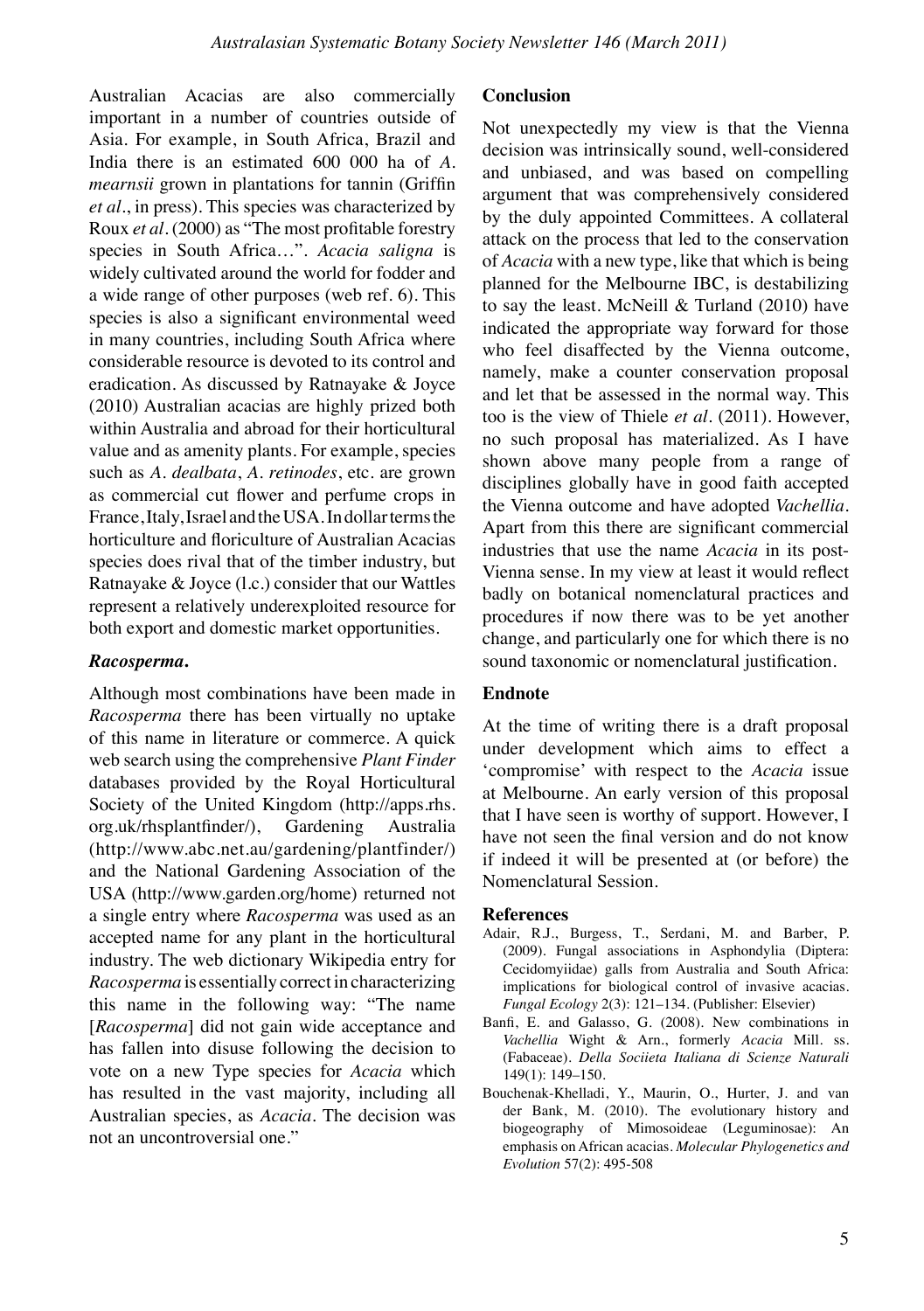- Bowman, D., Brown, G.K., Braby, M.F., Brown, J.R., Cook, L.G., Crisp, M.D., Ford, F., Haberle, S., Hughes, J., Isagi, Y. and others (2010). Biogeography of the Australian monsoon tropics. *Journal of Biogeography* 37(2): 201– 216.
- Brown, G.K., Murphy, D.J. , Miller, J.T. and Ladiges, P.Y. (2008). *Acacia ss* and its Relationship Among Tropical Legumes, Tribe Ingeae (Leguminosae: Mimosoideae). *Systematic Botany* 33(4): 739–751.
- Brummitt, R.K. (2004). Report of the Committee for Spermatophyta: 55. Proposal 1584 on *Acacia*. *Taxon* 53(3): 826–829.
- Clarke, H.D., Seigler, D.S. and Ebinger, J. (2009). Taxonomic revision of the *Vachellia acuifera* species group (Fabaceae: Mimosoideae) in the Carribean. *Systematic Botany* 34(1): 84–101.
- de Queiroz, L.P. (2009). Leguminosas da Caatinga. 467 pp. (Universidad Estadual de Feira de Santana: Editora da Feira de Santana, Brazil.)
- Forero, E. and Romero, C. (2009). Sinopsis de las Leguminosae: Mimosoideae de Colombia. In E. Forero (ed.) Estudios en Leguminosas Colombianas II. pp. 9–235 (Instituto de Ciencias Naturales, Facultad de Ciencias, Universidad Nacional de Colombia: Bogotá, Colombia).
- Garwood, N.C. and Tebbs, M. (2009). Seedlings of Barro Colorado Island and the Neotropics, pp. 656. (Cornell University Press, Published in Association with the Natural History Museum, London.)
- Glass, C.E. and Seigler, D.S. (2006). A new combination in *Senegalia* and typification of six New World Acacia names. *Taxon* 55(4): 993–995.
- Griffin A.R., Midgley S., Bush D., Cunningham P. and Rinaudo T. (2011, in press). Global uses of Australian acacias – recent trends and future prospects. *Diversity and Distributions* 17 (special issue on Australian Acacia introductions).
- Hotche, O., Berry, P.E. and Huber, O. (2008). Nuevo Catálogo de la Flora Vascular de Venezuela. pp. 859. (Fundación Instituto Botánico de Venezuela Dr. Tobias Lasser: Caracas, Venezuela.)
- Jackson, D.E. (2009). Nutritional Ecology: A First Vegetarian Spider. *Current Biology* 19(19): R894–R895 (Publisher: Elsevier)
- Kodela, P.G. and Wilson, P.G. (2006). New combinations in the genus *Vachellia* (Fabaceae: Mimosoideae) from Australia. *Telopea* 11(2): 233–244.
- Mabberley, D.J. (2008). *Mabberley's plant-book*. pp. 1021. (Cambridge: England., Cambridge University Press.)
- McNeill, J. and Turland, N.J. (2010). The conservation of *Acacia* with *A. penninervis* as conserved type. *Taxon* 59(2): 613–616.
- Midgley, S. J. and J. W. Turnbull (2003). Domestication and use of Australian acacias: case studies of five important species. *Australian Systematic Botany* 16(1): 89-102.
- Moore, G; Smith, G.F.; Figueiredo, E.; Demissew, S.; Lewis, G.; Schrire, B.; Rico, L.; van Wyk, A.E. (2010). *Acacia*, the 2011 Nomenclature Section in Melbourne, and beyond. *Taxon* 59(4): 1188-1195.
- Murphy, D.J., Brown, G.K., Miller, J.T. and Ladiges, P.Y. (2010). Molecular phylogeny of *Acacia* Mill. (Mimosoideae: Leguminosae): Evidence for major clades and informal classification. *Taxon* 59(1): 7-19.
- Navie, S. & Adkins, S. (2008). *Environmental Weeds of Australia*. DVD publication. (CRC for Australian Weed Managament: Brisbane.)
- Newmaster, S. G. and S. Ragupathy (2009). Testing plant barcoding in a sister species complex of pantropical *Acacia* (Mimosoideae, Fabaceae). *Molecular Ecology Resources* 9 (Suppl. 1): 172-180.
- Ojeda-Manjarrés, L. and E. Carbonó-Delahoz, E. (2009). Leguminosae: Mimosoideae del Departmento del Magdalena, Colombia I (Área plana), pp. 237–324. In E. Forero (ed.) Estudios en Leguminosas Colombianas II (Instituto de Ciencias Naturales, Facultad de Ciencias, Universidad Nacional de Colombia: Bogotá, Colombia.)
- Orchard, A.E. and Maslin, B.R. (2003). Proposal to conserve the name *Acacia* (Leguminosae: Mimosoideae) with a conserved type. *Taxon* 52(2): 362–363.
- Purdie, J., Materne, C. & Bubb, A. (2008). *A Field Guide to Plants of the Barkly Region, Northern Territory.* pp. 383, (Barkly Landcare and Conservation Association: Alice Springs.)
- Pignatti S. (in prep., to be published in 2112). *Flora d'Italia*, vol. 2. (Edagricole: Bologna.)
- Ratnayake, K. and D. Joyce (2010). Native Australian Acacias: Unrealised Ornamental Potential. *Chronica Horticulturae* 50(3): 19-22.
- Roux, J., Dunlop, R. and Wingfield, M.J. (2000). Development of disease tolerant *Acacia mearnsii*. Forest Genetics for the next Millennium. Proceedings of IUFRO Working Party 2.08.01 Conference, 8-13 October 2000, Durban. pp. 200-202. (Institute for Commercial Forestry Research: Scottsville, South Africa.)
- Seigler, D.S. and Ebinger, J.E. (2005). New combinations in the genus *Vachellia* (Fabaceae: Mimosoideae) from the New World. *Phytologia* 87(3): 139–178.
- Seigler, D.S. and Ebinger, J.E. (2010). New combinations in *Senegalia* and *Vachellia* (Fabaceae: Mimosoideae). *Phytologia* 92(1): 90–93.
- Willmer, P.G., Nuttman, C.V., Raine, N.E., Stone, G.N., Pattrick, J.G., Henson, K., Stillman, P., McIlroy, L., Potts, S.G. and Knudsen, J.T. (2009). Floral volatiles controlling ant behaviour. Functional Ecology 23(5): 888–900. (Publisher: John Wiley & Sons)

#### **Web references.**

- *Acacia name issue*. http://www.worldwidewattle.com/ infogallery/nameissue/. (WorldWideWattle: Department of Environment and Conservation, Perth.)
- Karoo thorn and giraffe thorn. http://new.dpi.vic.gov.au/ agriculture/pests-diseases-and-weeds/weeds/spotters/ weed-alert-species/karoo-and-giraffe-thorn. (Victorian Department of Primary Industries.)
- *AcaciaID*: interactive Acacia identification keys. http://ccg. biology.uiowa.edu/jmiller/acaciaID.php. (Iowa State University.)
- *Australian Plant Census*. http://www.anbg.gov.au/chah/apc/ index.html. (Council of Heads of Australian Herbaria.)
- *Acacia mangium*. http://www.kew.org/plants-fungi/Acaciamangium.htm. (Royal Botanic Gardens, Kew.)
- *Acacia saligna*. http://www.worldwidewattle.com/infogallery/ projects/saligna.php. (Department of Environment and Conservation, Perth.)
- *Racosperma*. http://en.wikipedia.org/wiki/Racosperma (Wikipedia, the free encyclopedia)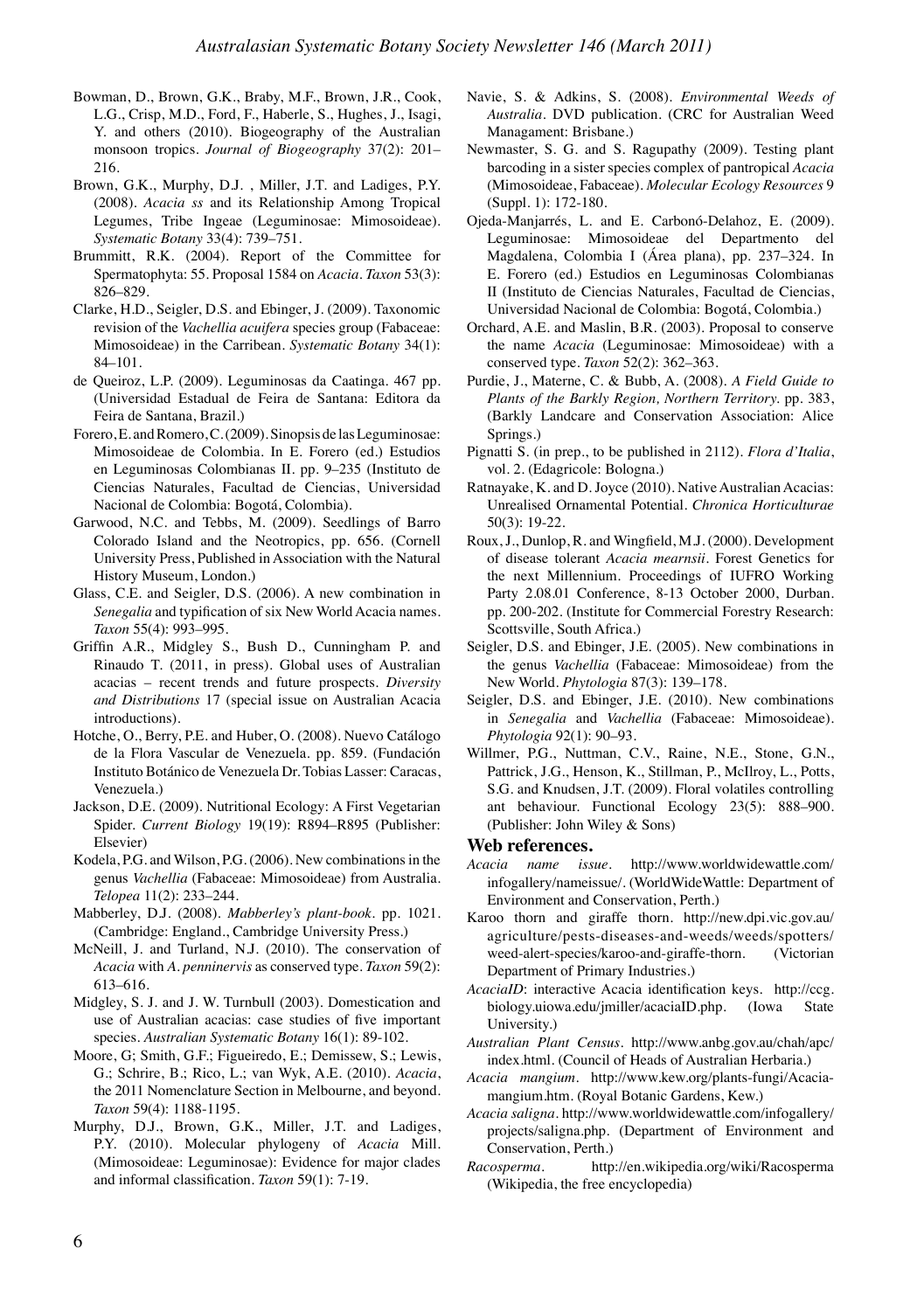# AusGrass2

#### **Bryan Simon** Queensland Herbarium

AusGrass (Sharp & Simon 2002), the first interactive key and information system on Australian grasses, was published by ABRS, Queensland EPA, and CSIRO Publishing as a saleable product on CD. It has been widely used in Australia and elsewhere and received a favourable review in the botanical literature both within Australia (Walsh 2003, Lorimer 2004) and internationally (Fish 2003, Snow 2003, Kellogg 2006).

In the intervening nine years there has been much taxonomic and phylogenetic work published on the grass family, in addition to the publication of two grass volumes of the *Flora of Australia* (Mallett 2005; Wilson 2009). As a result some of the grass names have changed and more will be in the grass volumes yet to be published on the panicoid and andropogonoid grasses. Some new taxa of the tribe Paniceae have been published recently (Simon 2010) so that they can be used before the corresponding *Flora* volume is published.

Due to financial constraints, there are currently no plans for ABRS to undertake a second edition of AusGrass. The CSIRO Publishing Website indicates that the CD is out of stock and the preparation and publication of a second edition is not under consideration, although new copies of the CD have probably been made many times for new customers. A Google search of "AusGrass", however, indicates that the CD is still being sold at a number of other outlets:

NSW Primary Industries ANBG Bookshop Andew Isles Natural History Books The Lawn Shop Weed Information New South Books Emporium Books Koeltz Scientific Books **NHBS** Alibris Amazon The Book Depository UK WHSmith The Wildflower Society of Western Australia Waterstones.com Arboriculture Australia Ltd.

It is also interesting that the price for the CD varies from ca. \$100 at most outlets, although one at Alibris was selling for \$266.

Since the publication of *AusGrass* I have maintained two Delta databases of updates to the data that constituted the core of this publication, one for genera and one for species and infraspecific taxa. It has always been my intention to keep the data updated for whenever an opportunity may arise for another edition to be produced.

In addition to an Australian database I have developed and am updating a global Delta dataset *GrassWorld* (Simon 2007). At the 4th International Monocot Conference in Copenhagen in 2008, I presented the status of this project (Simon 2008) in the E-Taxonomy Session. The talk that preceded mine was by Vincent Smith of the Natural History Museum (Smith *et al* 2008) on the Scratchpads web application http://scratchpads.eu/. Vince subsequently won the Ebbe Nielsen prize in 2008, awarded annually to a promising researcher who combines biosystematics and biological diversity informatics research, for the Scratchpads project. I realised the advantages of Scratchpads to share taxonomic information and published both of these data sets under the names of **GrassWorld** http://grassworld.myspecies.info/ and **AusGrass2** http://ausgrass2.myspecies.info/. There are currently 206 Scratchpads covering a range of animals and plants from all parts of the world as well as a couple on Alfred Russell Wallace.

It is planned that *AusGrass2* will have all the information of *AusGrass* (common names, descriptions of genera and species, dichotomous keys to genera and species, distribution maps, scanned images, synonyms, references, glossary) as well as new information and new images that will be added from time to time. The dichotomous keys to genera and species hyperlink to the relevant descriptions as they do with *AusGrass*. At present the interactive identification component of *AusGrass* that operates using Lucid, is not planned to be part of the Scratchpad although it seems possible eventually to do so when looking at other Scratchpads (Gateway to African Plants http://gateway.myspecies.info/). In the meantime interactive sets of both *AusGrass2* and *GrassWorld*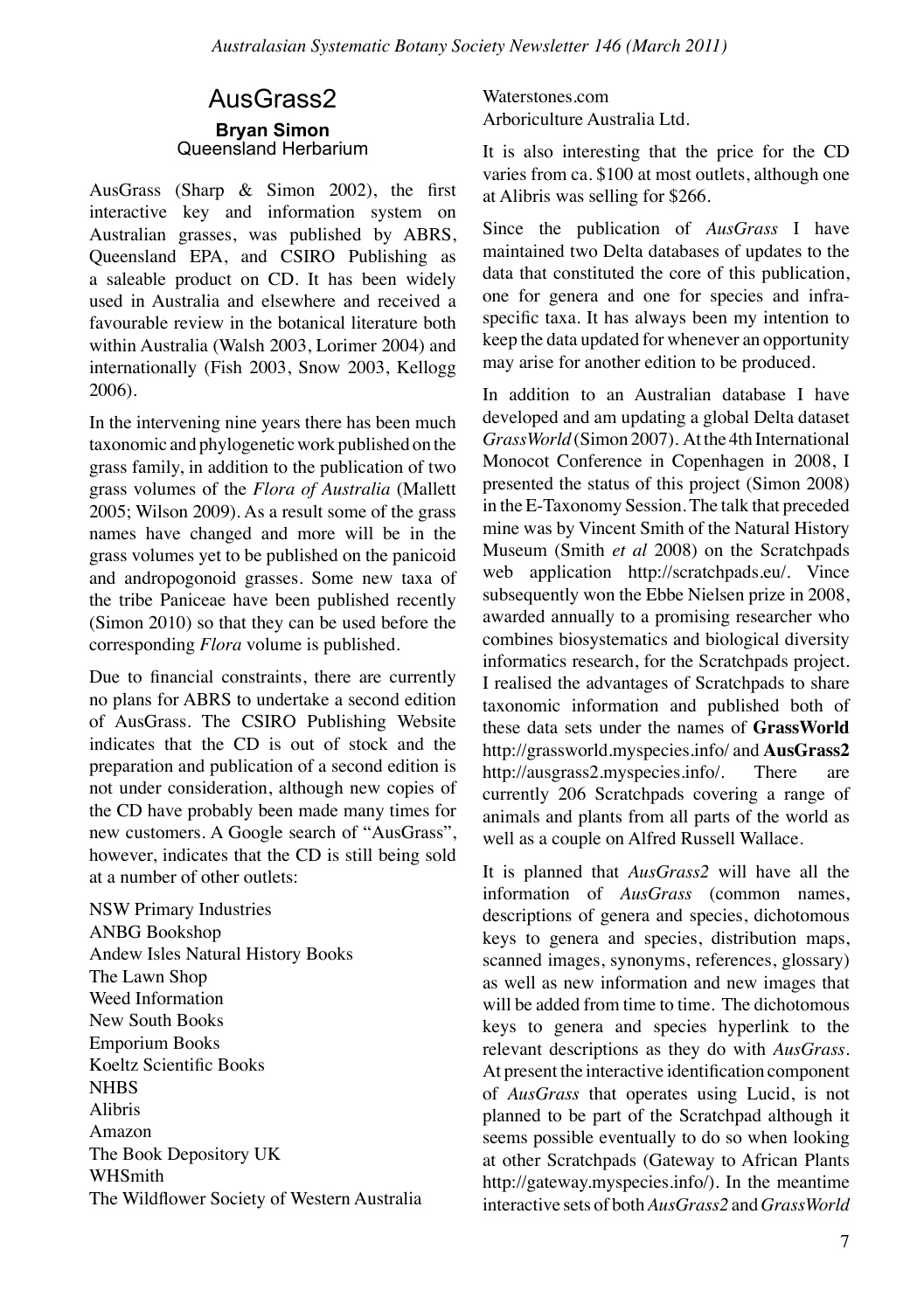will be launched on the Delta Website using Intkey, but not in the immediate future.

*AusGrass2* is functional at present in terms of accessing the dichotomous keys, generic and species descriptions. Images of generic and species distributions are being downloaded from AVH to the fact sheets from current data on the AVH site. Although this database requires further scrutiny for some records (an example being five records of the coastal genus *Spinifex* from inland localities) nevertheless their presence on the fact sheets depict present distribution of taxa better than the *AusGrass* maps which are about ten years old. However the *AusGrass* map images will also be inserted under a separate directory to indicate how distributional data has changed in some cases since *AusGrass* was published. There is also a direct link to the AVH website under Useful Links, so that real time distributions are also available. All the *AusGrass* scanned images will be attached to the fact sheets in addition to many new ones that have become available since then.

It is hoped that many users and testers of the keys and data will register as members of the *AusGrass2* Scratchpad. In this way this facility can develop to become a multi-authored website for the maintenance of current and future taxonomic data on Australian grasses.

As an example of the rapid progress of taxonomic research in some groups, a recent new classification of the danthonioid grasses has been published (Linder *et al*. 2010) where the names already supercede those published in the *Flora of Australia*  volume (Mallet 2005). The main change in this paper as it applies to Australia, is the sinking of *Austrodanthonia*, *Notodanthona* and *Joycea* into *Rytidosperma* following the molecular cladistic analysis of a new wide sampling of danthonioid material following recent intensive field work in the Southern Hemisphere (Humpheys *et al*. 2010).

Two other notable examples of large genera with many name changes since *AusGrass* are the transfer of most species of *Brachiaria* to *Urochloa* and the synonymising of all species of *Pennisetum* into *Cenchrus*.

In the case of *Brachiaria* and *Urochloa*, although the name transfers had been made earlier than *AusGrass* (references in Torres Gonzales & Morton 2005) at the time we considered it premature to follow this nomenclature, pending a cladistic analysis of the whole group. This has been done for a limited sample size based on molecular data (Torres Gonzales & Morton 2005), where species formerly placed in *Brachiara* and *Urochloa* are mixed together in one cladogram, although it must be pointed out so are species that are still regarded as belonging to other genera that are currently recognised (*Melinis*, *Eriochloa*, *Moorochloa* (as *U. eruciformis*), *Megathyrsus* (as *U. maxima*).

The phylogeny of the bristle clade of the panicoid grasses that includes both *Cenchrus* and *Pennisetum* has been researched for about ten years by a number of authors, summarised in the recent amalgamation of the two genera (Chemisquy *et al*. 2010). This applies to all Australian taxa formerly placed in *Pennisetum* (Simon 2010), although some other species had prior names under *Cenchrus*. These included the buffel grasses that had only recently been transferred to *Pennisetum* (Simon, Sharp and Thompson 2007, 2010) based solely on morphological spikelet characters (Wipff 2001).

In *AusGrass2* there is a link to the Poaceae of The Australian Plant Census (APC http://www. anbg.gov.au/chah/apc/) (Lepschi *et al*. 2011). All names of APC link to the Australian Plant Name Index (APNI) http://www.cpbr.gov.au/apni/ index.html), whereby a complete synonymy for Australia grasses can be found. At present some of the APC names do not reflect some current taxonomic treatments (Linder *et al*. 2010 for a new danthonioid classification; Chemisquy *et al*. 2010 and Simon 2010 for the synonymising of *Pennisetum* in *Cenchrus*; Barkworth & Jacobs 2011 for Australian Triticeae) but will do so in future versions.

Under Useful Links I have set up links to some other Australian based sites connected with grass distribution, including AVH, FloraBase, PlantNet, eFlora. SA, and GrassWorld.

In addition to specific entry points to the various categories of information found within *AusGrass2* that will be familiar to *AusGrass* users, the data are supplemented with information from high quality web accessible databases, to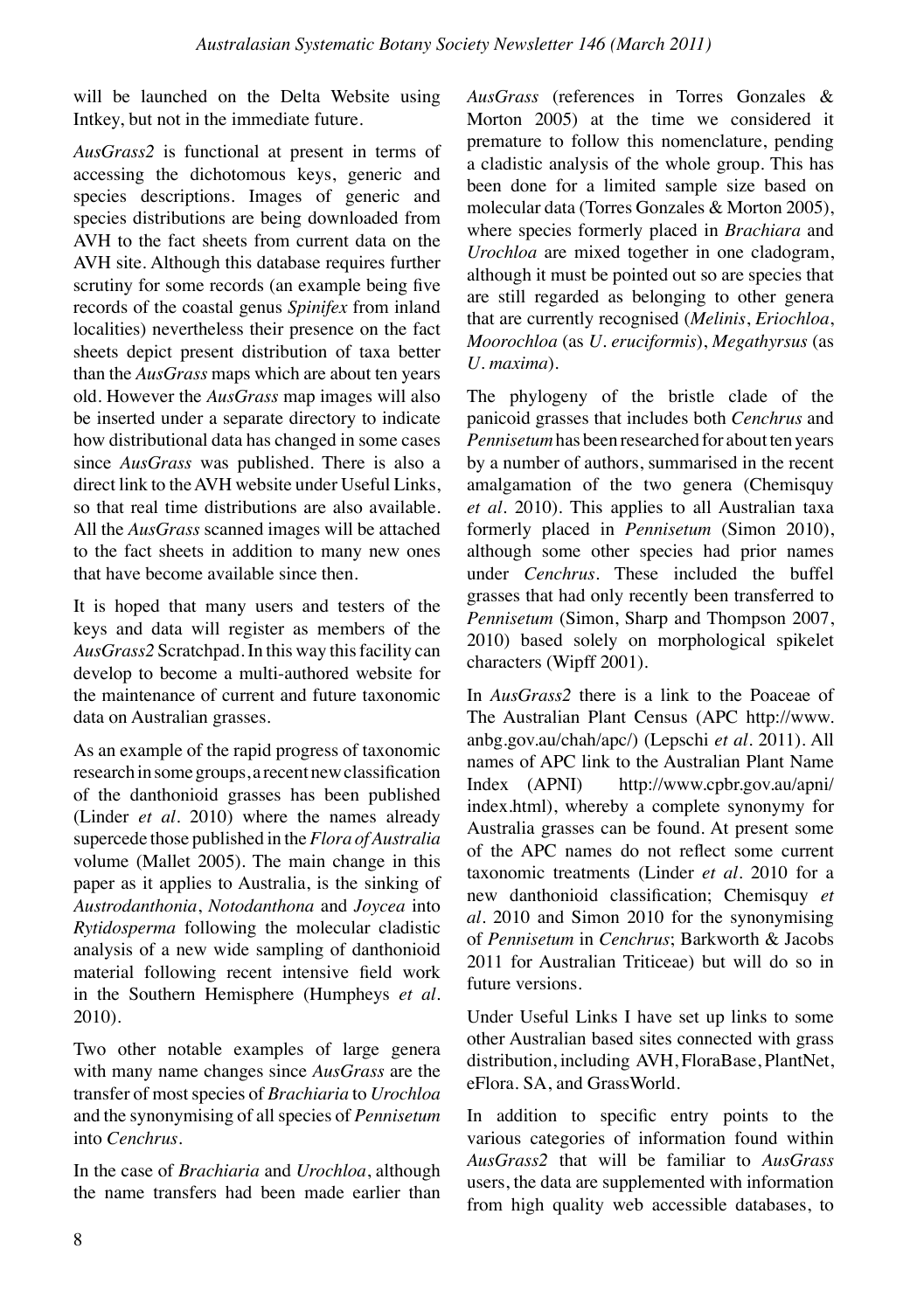automatically construct content rich web pages about any documented taxon. Currently these sources include Genbank, Morphbank, GBIF, Biodiversity Heritage Library, Yahoo! Images, flickr, Google Scholar and Wikipedia. However sometimes information is presented on some of these panels that bears no relation to grasses and future versions will require a judicious screening of some of these panels.

#### **Acknowledgements**

Assistance from Kehan Harman and Irina Brake of the Scratchpad team is much appreciated during the process of learning about and becoming familiar with the Scratchpad environment. Many thanks also to Yucely Alfonso for her meticulous data entry work.

#### **References**

- Barkworth, M.E. & Jacobs, S.W.L. (2011). The Triticeae (Gramineae) in Australasia. *Telopea* 13: 37-50.
- Chemisquy, M. A., Giussani, L.M., Scataglini, M.A, Kellogg, E. A. & Morrone, O. (2010). Phylogenetic studies favour the unification of *Pennisetum*, *Cenchrus* and *Odontelytrum* (Poaceae): a combined nuclear, plastid and morphological analysis, and nomenclatural combinations in *Cenchrus*. *Annals of Botany* 106: 107-130.
- Fish, L. (2003). AusGrass Grasses of Australia. *South African Journal of Botany* 69: 452.
- Humphreys, A.M., Pirie, M.D. & Linder, H.P. (2010). A plastid tree can bring order to the chaotic generic taxonomy of *Rytidosperma* Steud. *s.l.* (Poaceae). *Molecular Phylogeny and Evolution* 55: 911-928.
- Kellogg, E.A. (2006). Beyond Taxonomy: Prospects for Understanding Morphological Diversity in the Grasses (Poaceae). *Darwiniana* 44 (1): 7-17.
- Lepschi, B., Monro, A. & Orchard, T. (2011 and ongoing). Australian Plant Census. http://www.anbg.gov.au/chah/ apc/index.html
- Linder, H.P., Baeza, C.M., Barker, N., Galley, C.A., Humphreys, A., Lloyd, K.M., Orlovich, D.A., Pirie, M.D., Simon, B.K., Walsh, N.G & Verboom, G.A. (2010). A generic classification of the Danthonoideae (Poaceae). *Annals of the Missouri Botanical Garden* 97 (3): 307-364.

# Special Resolutions Outcome

The second General Meeting to decide the outcome of two Special Resolutions to change the Society's rules took place on Tuesday, 15 March 2011 at the National Herbarium of New South Wales. Twenty members and four councillors were present at the meeting. Prior to the meeting, 86% of financial members had voted, with two additional members voting at it in person.

- Lorimer, G.S. (2004). AusGrass: Grasses of Australia. *Austral Ecology* 29 (2): 238-239.
- Mallett, K. (2005). *Flora of Australia. Volume 44B, Poaceae 3,* Australian Government: Dept of Environment and Heritage: 486 pp.
- Sharp, D. & Simon, B.K. (2002). AusGrass. Grasses of Australia, CD-Rom Version 1.0. (Australian Biological Resources Study, Canberra and Environmental Protection Authority Queensland. CSIRO Publishing.
- Simon, B.K. (2007). GrassWorld interactive key and information system of world grasses. *Kew Bulletin* 62: 475-484.
- Simon, B.K. (2008). Update of GrassWorld information system and interactive key to world grasses. 4th International Conference: The Comparative Biology of the Monocotyledons: 5th International Symposium: Grass Systematics and Evolution. Copenhagen, Monocots IV: 56.
- Simon, B.K. (2010). New taxa, nomenclatural changes and notes on Australian grasses in the tribe Paniceae (Poaceae: Panicoideae). *Austrobaileya* 8 (2): 187-221.
- Simon, B.K., Sharp, D. & Thompson, E.J. (2007). *Pennisetum*. In P.D.Bostock & A.E.Holland (eds.), *Census of the Queensland Flora 2007*, pp. 161-162. Environmental Protection Agency: Brisbane.
- Simon, B.K., Sharp, D. & Thompson, E.J. (2010). *Pennisetum*. In P.D.Bostock & A.E.Holland (eds.), *Census of the Queensland Flora 2007,* pp. 156. Department of Environment and Resource Management: Brisbane.
- Smith, V., Rycroft, S.D. & Roberts, D. (2008). Scratchpads: getting biodiversity online, redefining publication. 4th International Conference: The Comparative Biology of the Monocotyledons: 5th International Symposium: Grass Systematics and Evolution. Copenhagen, Monocots IV: 57.
- Snow, N. (2003). AusGrass: a model for the efficient dissemination of taxonomic data. *Taxon* 52: 398-400.
- Torres Gonzalez, A.M. & Morton, C.M. (2005). Molecular and morphological phylogenetic analysis of *Brachiaria* and *Urochloa* (Poaceae). *Molecular Phylogenetics and Evolution* 37: 36-44.
- Walsh, N. (2003). AusGrass: Grasses of Australia. *Austr. Syst. Bot. Soc. Newsletter* 114: 23-25.
- Wilson, A. (2009). *Flora of Australia. Volume 44A, Poaceae 2,* Australian Government: Dept of Environment and Heritage: 410 pp.
- Wipff, J.K. (2001). Nomenclatural changes in *Pennisetum* (Poaceae: Paniceae). *Sida* 19: 523–530.

It is my pleasure to announce that both resolutions were passed. Therefore, we are now known as the "The Australasian Systematic Botany Society Incorporated" and the wording to Rule 30(5)(b) has been changed to "it is approved by the vote of at least 75% of those members of the Society who, being entitled to vote, vote in person or by proxy at the meeting". The updated ASBS rules and minutes from the special general meeting are available on the ASBS website. Thank you to all members who voted. *Gillian Brown, ASBS Secretary*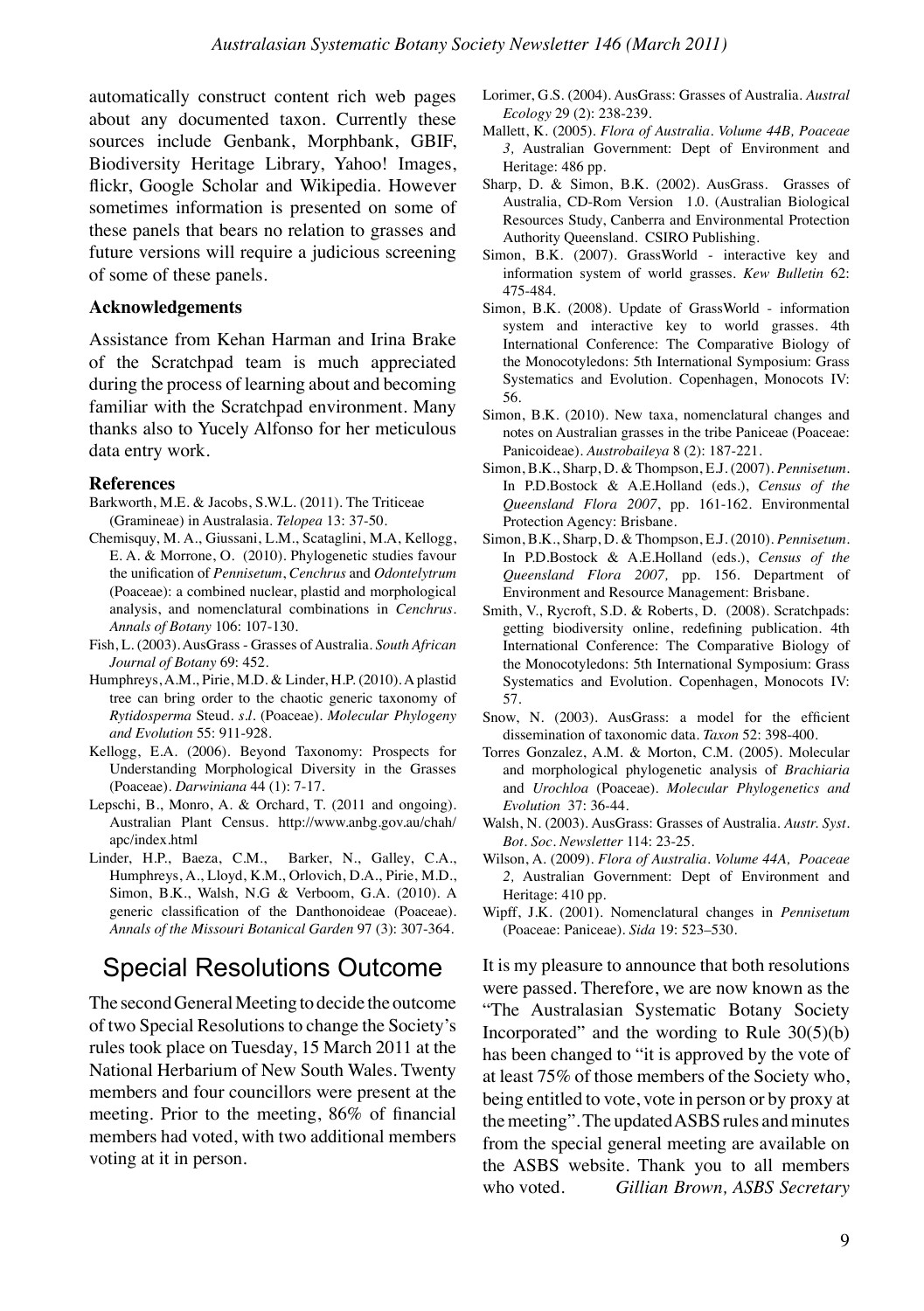# **Eichler Research Fund Report**

Morphological and molecular variation within the *Lejeunea tumida* Mitt. species group (Lejeuneaceae: Jungermanniopsida).

**Matt A.M. Renner** School of Biological Sciences, University of Sydney, NSW 2006 and National Herbarium of New South Wales Royal Botanic Gardens Sydney Mrs Macquaries Road, Sydney NSW2000.

# **Background and Introduction**

The Lejeuneaceae contains more than 1,000 species, which is approximately one eighth of all liverwort species, and is probably the most species-rich and morphologically diverse leafy liverwort family. Morphological diversity is coupled with varied life history strategies ranging from synoicous species through monoicous and paroicous species to dioicous and even sexually dimorphic dioicous species (Schuster 1980). Various species of Lejeuneaceae occupy virtually every conceivable microsite, from submerged rocks to living leaves, from tropical lowland rainforests to subantarctic alpine herbfields.

About 127 genera have been proposed within the Lejeuneaceae to accommodate this morphological and ecological diversity. The most recently described genus was proposed to accommodate four new epiphyllous species from Papua New Guinea, in the new genus *Papillolejeunea* (Pócs 1997). These species were distinct from *Lejeunea*  in their multicellular lobule tooth, entally displaced lobule papilla, and Taxilejeuneoid subfloral innovation sequence (Pócs 1997). *Papillolejeunea* was promptly synonymized with *Lejeunea* on the grounds that yet another new species, *L. pócsii* R.M.Schust. from New Zealand, 'while clearly congeneric with *Papillolejeunea*, serves to unite the two genera' (Schuster 1998). Pócs and Eggers (1999) replied by describing another two new species of *Papillolejeunea*.

*Lejeunea tumida* was described by Mitten (1855) for plants with acute underleaf lobes, tumid lobules, and inflated perianths. Mitten cited three specimens in his protologue, but did not identify a type. The first specimen listed by Mitten, collected by Sinclair near Auckland, was designated lectotype by Grolle (1982). Stephani (1896) described *Taxilejeunea colensoana*  Steph., which also possessed tumid lobules and inflated perianths. Both *Lejeunea tumida* and *T. colensoana* are small pellucid plants, and this aspect in combination with their shared possession of other characters led Schuster (1963a) to the conclusion that *T. colensoana* was 'evidently a synonym' of *L. tumida*, a view accepted by Grolle (1982). The inflated perianths of *L. tumida* are highly unusual (Reiner-Drehwald and Schäfer-Verwimp 2008), and as *Lejeunea tumida* was the only regional species with this feature it was arguably New Zealand's most distinctive *Lejeunea*  species. This distinctiveness led Schuster (1963a) to propose a new monotypic subgenus for it, *Lejeunea* subg. *Sphaerocolea* R.M.Schust.*,*  characterised by its 1) multicellular lobule apical tooth, 2) heavily inflated lobules, and 3) inflated ecarinate perianths. The first of these characters was also utilised by Pócs (1997) to circumscribe *Papillolejeunea*. Schuster (1963a) noted that the lobules of *Lejeunea tumida s.l.* were "quite unique within *Lejeunea s. lat.,* the 2-celled apical tooth is found again in no other *Lejeunea* known to me, and the almost ovoid-spheroid lobule form is also without any exact parallel". However, these lobule characters agree with neither Mitten's protologue, nor the lectotype designated by Grolle (1982). Furthermore, in the paper synonymising *Papillolejeunea*, Schuster (1998, p.83) remarked that for *L. pócsii* 'in MS I had this species representing a monotypic subgenus of *Lejeunea*  on the basis of two features: (1) the peculiar apical tooth, and (2) the strongly inflated lobules of the leaves, with conspicuously involute free margins.' These two characters are shared with Schuster's *Lejeunea* subg. *Sphaerocolea*, based on *L. tumida*. So now we have three subgenera, one from New Guinea and two from New Zealand linked by various combinations of character states. For the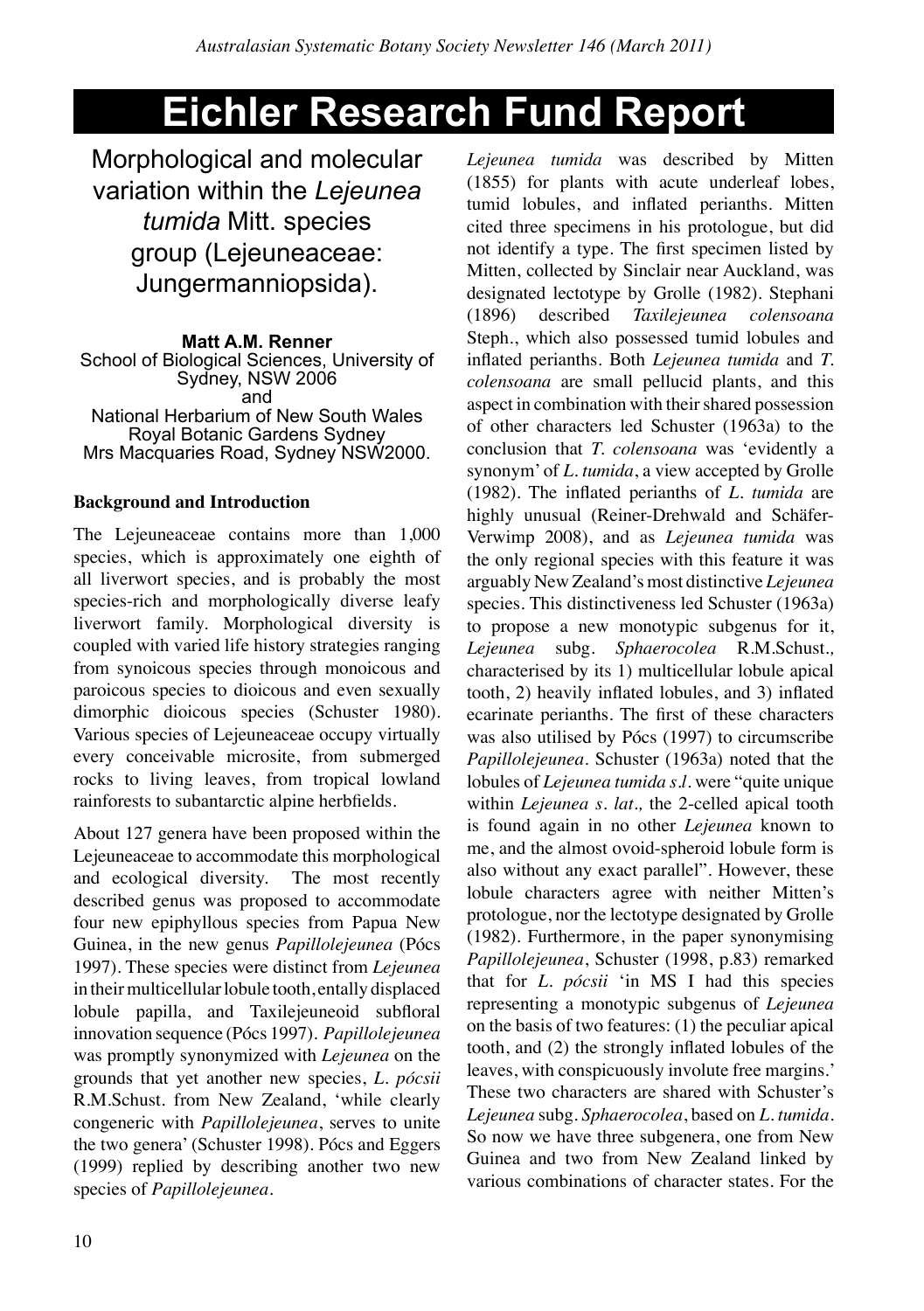oldest of these subgenera, and presumably the one that will take priority when relationships between these species are resolved, we have contradictory published statements regarding the morphology of the subgeneric type, *L. tumida*.

Much has been made of the inability of morphology to provide conclusive data on species membership and relationships between species in liverworts (Gradstein *et al.,* 2003; Heinrichs *et al.,* 2004; Ilkiu-Borges, 2005; Reiner-Drehwald and Goda, 2000). Morphology supposedly confuses and confounds endeavours to resolve relationships due to its 'enormous variability in gametophytic characters' (Heinrichs *et al.,* 2004), and 'the lack of stable morphological boundaries between species' (Feldberg and Heinrichs, 2006). These assertions have been presented hand in hand with moves toward broader specific (Heinrichs *et al.,* 2001; Heinrichs *et al.,* 2004; Reiner-Drehwald and Ilkiu-Borges, 2007; Reiner-Drehwald, 2005; Reiner-Drehwald and Goda, 2000), and generic concepts (Gradstein and Reiner-Drehwald, 2007; Grolle and Zhu, 2000; Ilkiu-Borges, 2005). However, the view that leafy liverwort morphology is exceptionally variable within species that are simultaneously character-poor may reflect more on the interpretation of morphological data than morphology as a data source.

Crucially, no species within the Lejeuneaceae has been critically re-evaluated using anything other than a subjective assessment of morphological data. Although a handful of species have been re-evaluated using molecular data, these studies have not revisited morphology in lieu of resolved phylogeny. For example, the molecular test of species boundaries within *Bryopteris* by Hartmann *et al.* (2006) derived all five of their morphological characters from Gradstein (1994) and Stotler & Crandall-Stotler (1974). Primary hypotheses of morphological homology are more than logical groupings of raw observations that can be simply rejected in the face of conflict with molecular data (Vogt 2008). However, because hypotheses of homology are in and of themselves testable against specific criteria (Rieppel, 2003), they can be falsified if re-evaluation finds that they fail to meet those criteria. For morphology-based analysis this means that morphological characters are based on descriptions that can themselves be

critically evaluated and potentially rejected. If knowledge of phylogeny is incorporated into this evaluation, so much the better.

The published conflict, all of it based on morphological data, suggested that there really was no better place to start a re-evaluation of the utility of morphological data in informing relationships between individuals within the Lejeuneaceae, than *Lejeunea tumida*.

### **Project aims:**

My PhD had three broad aims

Test the monophyly of *Papillolejeunea* + *L. pócsii*  + *L. tumida* on the basis of morphological data.

Conduct independent tests of the monophyly of *Lejeunea tumida* on the basis of morphological and molecular data.

Examine patterns of morphological variation within and between *L. tumida* and *L. pócsii*.

The financial support provided through the Hansjörg Eichler Scientific Research Fund made testing the monophyly of *L. tumida* on the basis of molecular data possible.

#### **Summary of main findings:**

#### *Papillolejeunea*.

Morphological evidence does not support the monophyly of *Papillolejeunea* + *L. pócsii* + *L. tumida*. It transpires that all three characters defining *Papillolejeunea* are homoplastic within the suite of 75 individuals belonging to 23 species of Lejeuneaceae subf. Lejeuneoideae included in my analysis. Neither on their own, nor in combination do these characters furnish us with sufficient group membership criteria because *Papillolejeunea* was resolved as polyphyletic and nested well within *Lejeunea* by cladistic analyses. The logical problem of where to place *L. pócsii*, either in *Papillolejeunea*, or in *Lejeunea*, or between the two, is a non-problem because morphological data suggest that *Papillolejeunea*  is not a real historical entity. Within this context *L. pócsii* cannot be intermediate between it and *Lejeunea.* This finding, along with methods and results, was published in Renner *et al*. (2008).

#### *Lejeunea pócsii*

It transpired that two names, *Lejeunea helmsiana*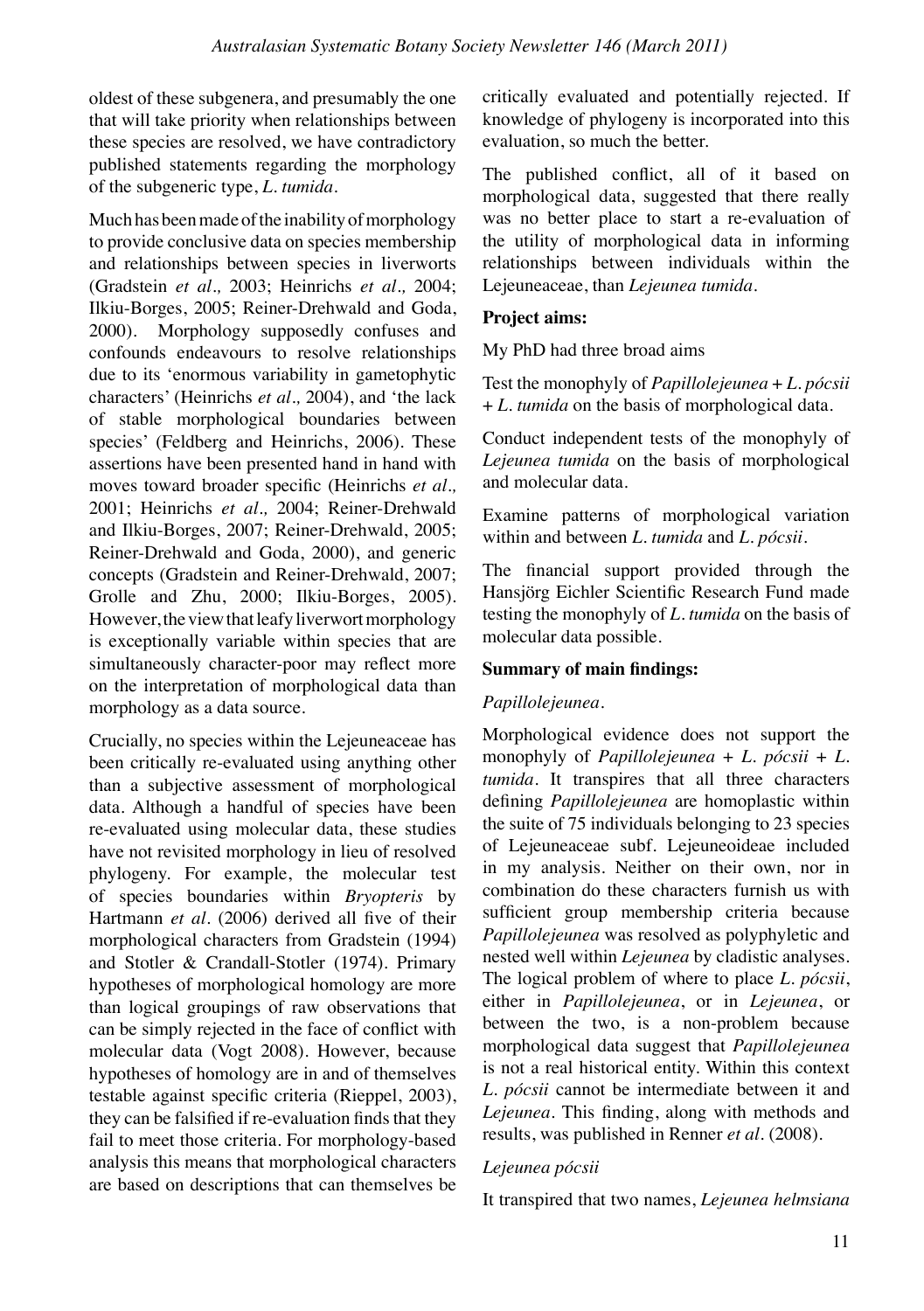and *L. pócsii,* were applied to New Zealand *Lejeunea* that possessed the following three characters: a multicellular first lobule tooth, an inflated lobule carinal region, and pentacarinate perianth. I explored whether the recognition of two species was warranted by searching for size and shape differences in underleaves, lobules, and leaf lobes of nine individuals with these three characters. Cluster analysis identified three groups on the basis of size data, and two on the basis of shape. There was no concordance between cluster membership and individual membership for modules, which was evidence against the existence of more than one taxon, rather the clusters represented intra-individual polymorphism. Morphological data described an allometric relationship that appeared to account for shape differences between the types of *L. helmsiana* (Steph.) Steph. and *L. pócsii* R.M.Schust. The Helms specimen of *L. helmsiana*  (one of two syntype specimens) consisted entirely of shoots with relatively large lobules and small underleaves, a morphology that was uncommon within our sample set. By contrast, the illustrations of *L. pócsii* in Schuster (1998) are more reflective of the average module morphology observed in our sample set. Although the types appear different, this may be in part due to the Helms specimen mis-representing patterns of variation by virtue of its exceptionally fragmentary nature. However, specimen size did not allow quantitative examination of the Helms specimen in herb. Stephani (G), and the type of *L. pócsii* was not available for study (in herb. R.M.Schuster). Nevertheless, I rejected the hypothesis that the names *L. pócsii* and *L. helmsiana* apply to distinct evolutionary entities. Schuster (1998) evidently overlooked Stephani's species when describing *L. pócsii*, and as a result proposed a heterotypic synonym of *L. helmsiana.* This finding, including methods and results, was published in Renner et al. (2009).

# *Lejeunea tumida*.

Three morphological entities belonging to two separate clades were resolved within *L. tumida*  on the basis of morphological data collected from herbarium material. Morphological data suggested the species was polyphyletic. Traditionally, perianth morphology has been interpreted to

comprise two states, either pentacarinate or inflated and ecarinate (Schuster 1963a, 1963b; Reiner-Drehwald and Schaefer-Verwimp 2008). *Lejeunea tumida* has been circumscribed by its inflated and ecarinate perianths. However, my study found that perianth morphology was best described by four homologous characters associated with perianth wall conformation and the presence or absence of dorsal, lateral, and ventral carinae, because the dorsal, lateral and ventral carinae comprise three distinct structures, no matter how carinae are homologised across the Lejeuneaceae (M.A.M. Renner unpublished data). In my interpretation of perianth morphology, tumid perianths result from seemingly independent processes of inflation of perianth walls and loss of various carinae, rather than a single correlated transformation between pentacarinate and ecarinate states. Inflated, ecarinate perianths can be 'constructed' by the gain of convex perianth walls, and various combinations of carinae loss. Not surprisingly, morphological data suggest that inflated ecarinate perianths have at least two independent origins. These results are in preparation for resubmission to *The Bryologist* (Renner *et al*. in prep).

During fieldwork for DNA material in New Zealand, a fourth entity was apparently collected for the first time. This entity was subtly different from its coastal-lowland inhabiting near relative, and apart from growing in scrub on frost flat margins in the central North Island, lacked the unique insertion of CATT in *trn*L-F possessed by the former. The phylogeny based on nrITS1 and *trn*L-F resolved 21 individuals of *Lejeunea tumida* in two clades either side of the basal-most node within *Lejeunea*. It is impossible for *L. tumida*  to be more polyphyletic and still be attributed to a single genus under the existing generic classification. The combination of morphological and molecular data supported the division of *Lejeunea tumida* into four species, including two new species and one synonym reinstated as a new combination. The taxonomic component of this study has been published in Renner et al. (2010), and the molecular results are currently in press (Renner *et al*. 2011).

### **Main conclusions drawn.**

*Lejeunea tumida* comprises four, not one, species.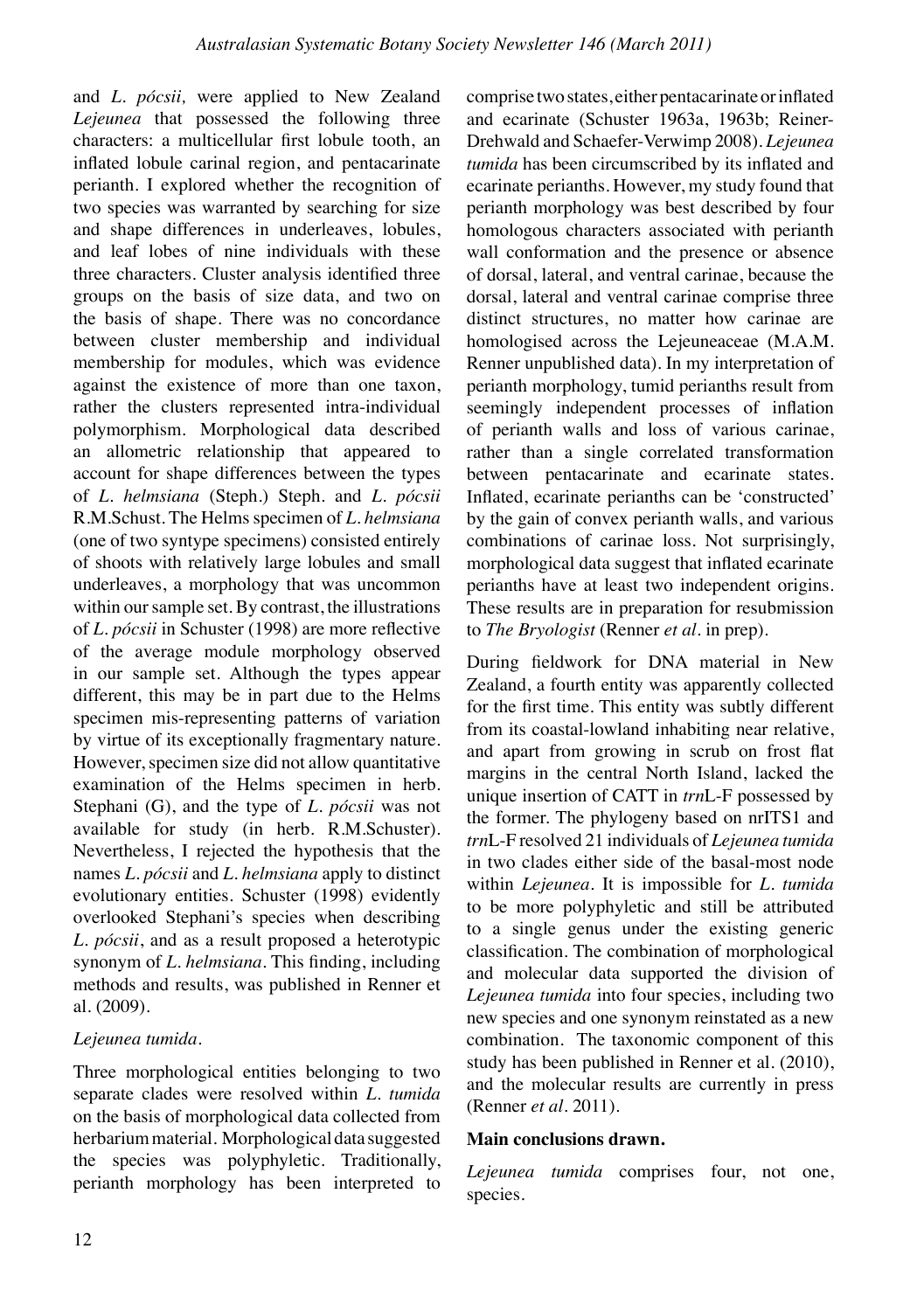Morphology is capable of unambiguously informing relationships between individuals on the basis of unique combinations of homologous characters, and should continue to have high utility in alpha-taxonomic investigations within the Lejeuneaceae, so long as interpretation of morphology is appropriate. Extensive phenetic overlap has the potential to obscure subtle yet significant qualitative character differences between species, be they closely or distantly related.

Morphology is not capable of unambiguously informing relationships between species, due to convergence and homoplasy in homologous characters. This may in part explain the shambolic state of the generic and infra-generic classification within the *Lejeunea*-generic complex.

The challenges associated with resolving the true identity of *Lejeunea tumida*, the type species of *Lejeunea* subg. *Sphaerocolea*, suggest that full and robust resolution of generic and infra-generic boundaries within the *Lejeunea* generic complex that is meaningfully tied to species taxonomy is yet some way off. However, that end is at least one step closer to fruition.

#### **Acknowledgments**

I would like to thank the Australian Systematic Botany Society for financial support provided through the Hansjörg Eichler Scientific Research Fund; everyone who put up with me and my thesis (more apology than thanks); Assoc. Prof. Glenda Wardle and Dr Elizabeth Brown, my supervisors; and I would like to make special mention of David J. Clarke, Sam Clayman, Carolyn Connelly, Endymion Cooper, Yvonne Davila, Graeme Finlayson, Lindsey Gray, Margaret Heslewood, Tim Parrat, Lou Pastro, Georgia Ward-Fear, Moira Williams, and Trevor Wilson for making completing this project far more entertaining.

#### **References**

- Feldberg K Heinrichs J (2006) A taxonomic revision of *Herbertus* (Jungermanniidae: Herbertaceae) in the Neotropics based on nuclear and chloroplast DNA and morphology. *Botanical Journal of the Linnean Society* **151**, 309–332.
- Gradstein SR (1994) Lejeuneaceae: Ptychantheae, Brachiolejeuneae. *Fl. Neotrop. Monogr.* **62**, 1-216.
- Gradstein SR, Reiner-Drehwald ME (2007) The status of *Neopotamolejeunea* (Lejeuneaceae) and description of a new species from Ecuador and Southern Brazil. *Systematic*

*Botany* **32**, 487-492.

- Gradstein SR, Reiner–Drehwald ME, Schneider H (2003) A phylogenetic analysis of the genera of Lejeuneaceae (Hepaticae). *Botanical Journal of the Linnean Society* **143**, 391–410.
- Grolle R (1982) Ubersicht der Lejeuneaceae in Tasmanien. *Wissenschaftliche Zeitschrift der Friedrich-Schiller-Universitaet Jena Naturwissenschaftliche Reihe* **31**, 207– 227.
- Grolle R, Zhu R-L (2000) A study of *Drepanolejeunea* subg. *Rhaphidolejeunea* (Herzog) Grolle and R.L. Zhu, stat. nov. (Hepaticae, Lejeuneaceae) in China with notes on its species elsewhere. *Nova Hedwigia* **70**, 373-396.
- Hartmann FA, Wilson R, Gradstein SR, Schneider H, Heinrichs J (2006) Testing hypotheses on species delimitations and disjunctions in the liverwort *Bryopteris* (Jungermanniopsida: Lejeuneaceae). *International Journal of Plant Sciences* **167**, 1205–1214.
- Hienrichs J, Groth H, Gradstein SR, Rycroft DS, Cole WJ, Anton H (2001) *Plagiochila rutilans* (Hepaticae): A poorly known species from tropical America. *The Bryologist* **104**, 350-361.
- Hienrichs J, Groth H, Lindner M, Feldberg K, Rycroft DS (2004) Molecular, morphological, and phytochemical evidence for a broad species concept of *Plagiochila bifaria* (Hepaticae). *The Bryologist* **107**, 28–40.
- Ilkiu–Borges AL (2005) A taxonomic revision of *Echinocolea* (Lejeuneaceae, hepaticae). *Nova Hedwigia* **80**, 45–71.
- Mitten W (1855) Hepaticae. pp 125–172. In 'Botany of the Antarctic Voyage of H.M. discovery ships *Erebus* and *Terror* in the Years 1839-1843: under the command of Captain Sir James Clark Ross. Volume II. Flora Nova Zelandiae 2. (Ed. JD Hooker) (Lovell Reeve: London).
- Pócs T. 1997. New or little known epiphyllous liverworts, VI. *Papillolejeunea* gen. nov. from Papua New Guinea. *Tropical Bryology* **13,** 1-18.
- Pocs T, Eggers J (1999) New or little known epiphyllous liverworts, VIII. Two new *Papillolejeunea* species from Papua New Guinea. *Bryobrothera* **5**, 159-164.
- Reiner-Drehwald ME (2005) On *Amphilejeunea* and *Cryptogynolejeunea*, two small genera of Lejeuneaceae (Jungermanniopsida), and two common neotropical *Lejeunea* species. *Nova Hedwigia* **81**, 395-411.
- Reiner-Drehwald ME, Goda A (2000) Revision of the genus *Crossotolejeunea* (Lejeuneaceae, Hepaticae). *Journal of the Hattori Botanical Laboratory* **89**, 1-54.
- Reiner–Drehwald ME, Ilkiu–Borges AL (2007) *Lejeunea huctumalcensis,* a widely distributed Lejeuneaceae from the Neotropics, and its relation to *Ceratolejeunea*. *The Bryologist* **110,** 465-474.
- Reiner–Drehwald ME, Schafer–Verwimp A (2008) On *Inflatolejeunea*, *Lejeunea* species with eplicate perianths and *Lejeunea talamancensis* sp. nov. from Costa Rica (Lejeuneaceae). *Nova Hedwigia* **87**, 387–420.
- Renner MAM, Brown EA & Wardle GM (2008) Conflict and continuity and the logic of grouping in and out of context, with *Papillolejeunea* (Lejeuneaceae: Jungermanniopsida) as an example. In: Mohamed H, Baki BB, Nasrulhaq-Boyce A, Lee PKY, (eds). *Bryology in the New Millennium*. Kualar Lumpar: University of Malaya, pp. 487–503.
- Renner MAM, Brown EA & Wardle GM (2009) *Lejeunea pócsii* R.M.Schust. is an heterotypic synonym of *Lejeunea helmsiana* (Steph.) Steph. (Lejeuneaceae: Marchatiphyta).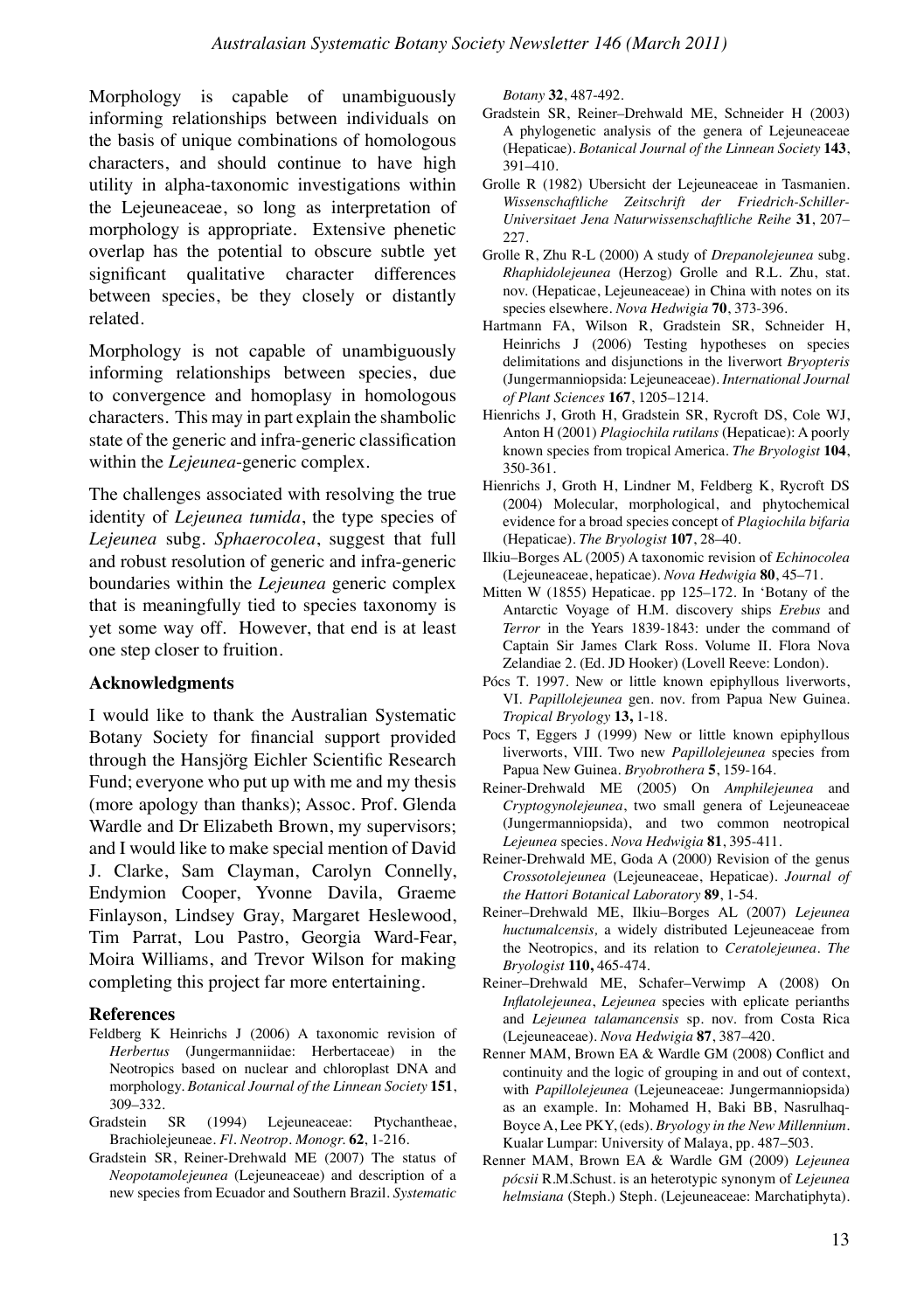*Nova Hedwigia* **89,** 335–348

- Renner MAM, Brown EA, Wardle GM (2010) The *Lejeunea tumida* species group (Lejeuneaceae: Jungermanniopsida) in New Zealand. *Australian Systematic Botany* **23**, 443– 462.
- Renner MAM, Brown EA, Wardle GM (2011) The *Lejeunea tumida* species group is positively polyphyletic (Lejeuneaceae: Jungermanniopsida). *Australian Systematic Botany* **24,** in press.
- Renner MAM, Brown EA, Wardle GM (in prep.) A comparison of three approaches to species circumscription in *Lejeunea*  (Lejeuneaceae) using morphological data. *The Bryologist.*
- Rieppel OC (2003) Popper and systematics. *Systematic Biology* **52**, 259–271.
- Schuster RM (1980) The Hepaticae and Anthocerotae of North America. Volume IV. (Columbia University Press: New York)
- Schuster RM (1963a) Studies on Antipodal Hepaticae I. Annotated keys to the genera of Antipodal Hepaticae with special reference to New Zealand and Tasmania. *Journal of the Hattori Botanical Laboratory* **26**, 185–309.
- Schuster RM (1963b) An annotated synopsis of the genera and subgenera of Lejeuneaceae. *Nova Hedwigia Beihefte* **9**, 1–203.
- Schuster RM (1998) On *Lejeunea* (*Papillolejeunea*) *pocsii*  Schust., sp. n. of New Zealand. *Journal of the Hattori Botanical Laboratory* **85**, 83–87.
- Stephani F (1896) Hepaticarum species novae. IX. *Hedwigia* **35**, 73–140.
- Stotler RE, Crandall-Stotler B (1974) A monograph of the genus *Bryopteris*. *Bryophytorum Bibliotheca* **3**, 1-159.
- Vogt L (2008) The unfalsifiability of cladograms and its consequences. *Cladistics* **24**, 62–73.



*Lejeunea rhigophila* M.A.M.Renner, from the holotype (AK300147).

# **ABRS Report**

#### **Staffing**

We welcome John Hook as our new database manager, filling in for Robin Lawrence, whose secondment to the Atlas of Living Australia project has been extended to the end of June 2012.

Anne Ferguson is our Bush Blitz manager until mid-May, when Jo Harding returns from maternity leave. Also with the Bush Blitz team until mid-May is Berlina Bowler, as part the department's Graduate Program.

Leah Schwartz, another member of the Bush Blitz team, has been promoted to a job elsewhere in the department, and we are recruiting her replacement, as well as a new Grants and Business Officer. Sam Cocks is currently acting as the latter role.

#### **ABRS Advisory Committee**

The ABRS Advisory Committee met in Canberra on the 6th and 7th of April, to consider applications for the National Taxonomy Research Grants round for 2011–2012.

#### **Bush Blitz**

The latest Bush Blitz (21 March to 1 April) was held in Victoria at Lake Condah, in the Budj Bim National Heritage Landscape, which covers several Aboriginal-managed properties. Scientists from Parks Australia, Museum Victoria, the National Herbarium of Victoria, the University of New South Wales, and the South Australian Museum took part in this Bush Blitz, the first to be conducted in Victoria as well as the first on Aboriginal-managed lands.

#### **Publications**

*Flora of Australia* volume 39, Alismatales to Arales has been sent to press, and publication is expected in time for the International Botanical Congress in July. It will be available from CSIRO publishing.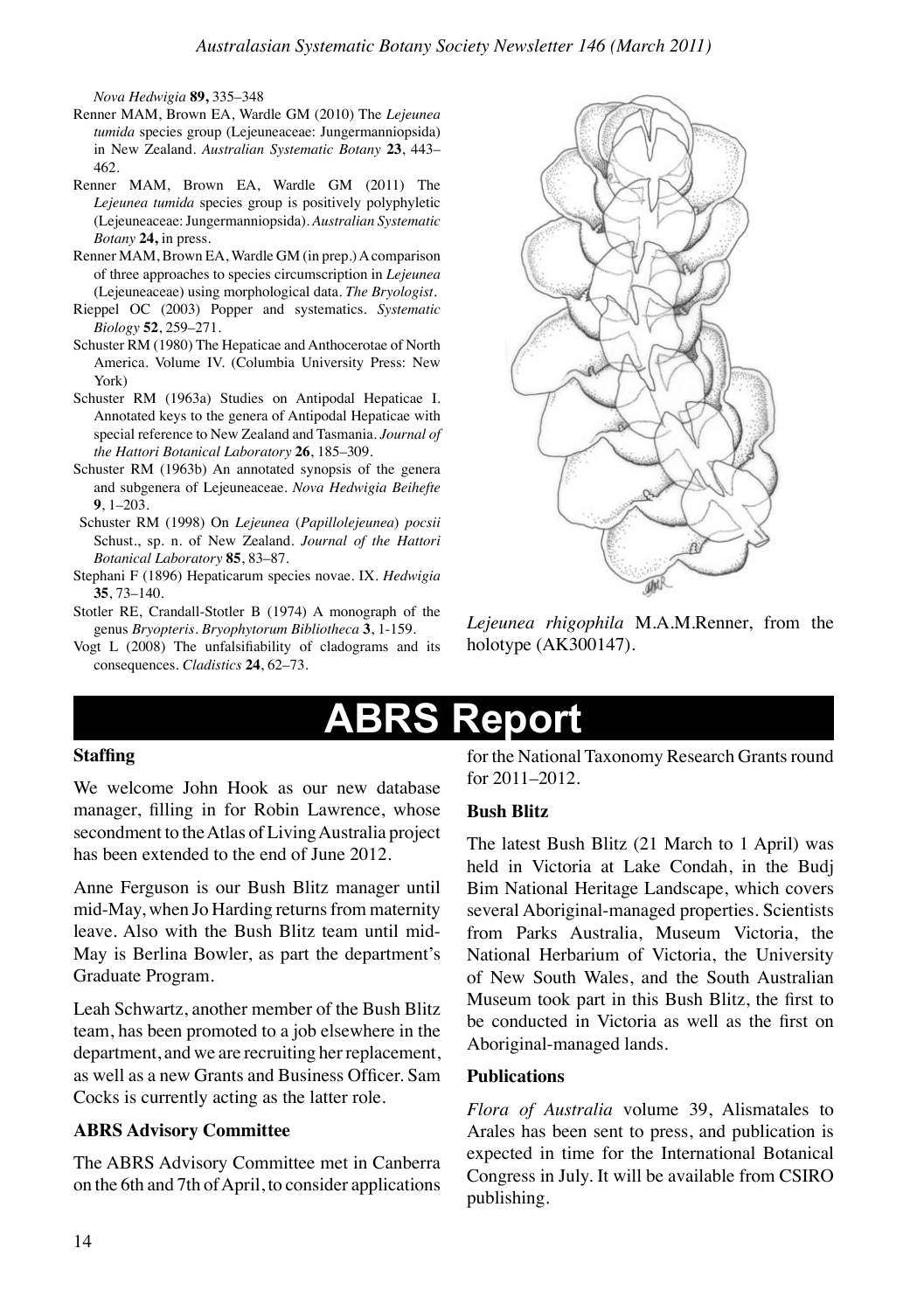This volume describes 17 families of monocots in 76 genera and 256 species. Most of the families are aquatic, and include the sea-grasses, pond weeds, and some major agricultural weed species. Four families are entirely or mostly terrestrial. These latter are probably the most recognisable and include the Palms, Pandans and Aroids.

> *Annette Wilson* Editor, *Flora of Australia April 2011*

# **Obituary MARY TINDAL F**

1920 – 2011

### **A Eulogy delivered by Dr Penny Farrant (of the Royal Botanic Gardens and Domain Trust, Sydney) at Mary Tindale's funeral, held at St Peter's Presbyterian Church, 234 Blues Point Road, North Sydney, at 10 a.m., 7 April 2011.**

Mary Douglas Tindale was born in Randwick, Sydney, in September 1920, the only child of George Harold and Grace Matilda Tindale. The cat was only let out of the bag last year when her cousin Elizabeth held a 90<sup>th</sup> birthday afternoon tea for her. For most of her life Mary lived by the old adage that 'a lady should not divulge her age'.

At around ten years of age Mary's family moved to New York. Her father, a Commonwealth Public Servant in the Diplomatic Corps, had been newly posted to New York for the purpose of working with the British Ambassador to the USA. It is here that Mary completed her Primary School education. On her return to Sydney she attended high school at Abbotsleigh in Wahroonga. After leaving school, she attended most, if not all, the yearly class reunions

After finishing school, Mary went to Sydney University, where she completed a Bachelor of Science with Honours in Botany. She then did research work on fungi on parachutes for her Masters degree. This was a practical project that would assist with the war effort. At this time she also taught botany at the Roseville Girls School. She commenced work at the Royal Botanic Gardens Sydney in April 1944 as Assistant Botanist, mainly to do research work for a new Flora of New South Wales.

From 1949 to 1951 Mary was the first Gardens' staff member to be appointed to the important position of Australian Botanical Liaison Officer, at the Royal Botanic Gardens Kew in England. In this role she enabled 'various important research problems' to be resolved by reference to essential literature and type specimens.

Mary travelled to England, with her mother as chaperone, aboard the P&O liner Stratheden which sailed through the Suez Canal – a voyage of just over 5 weeks. In those days flying was only for the very rich. In England they stayed in an apartment that was part of a house on the flat area of Richmond close to Kew.



Mary Tindale, 1920–2011.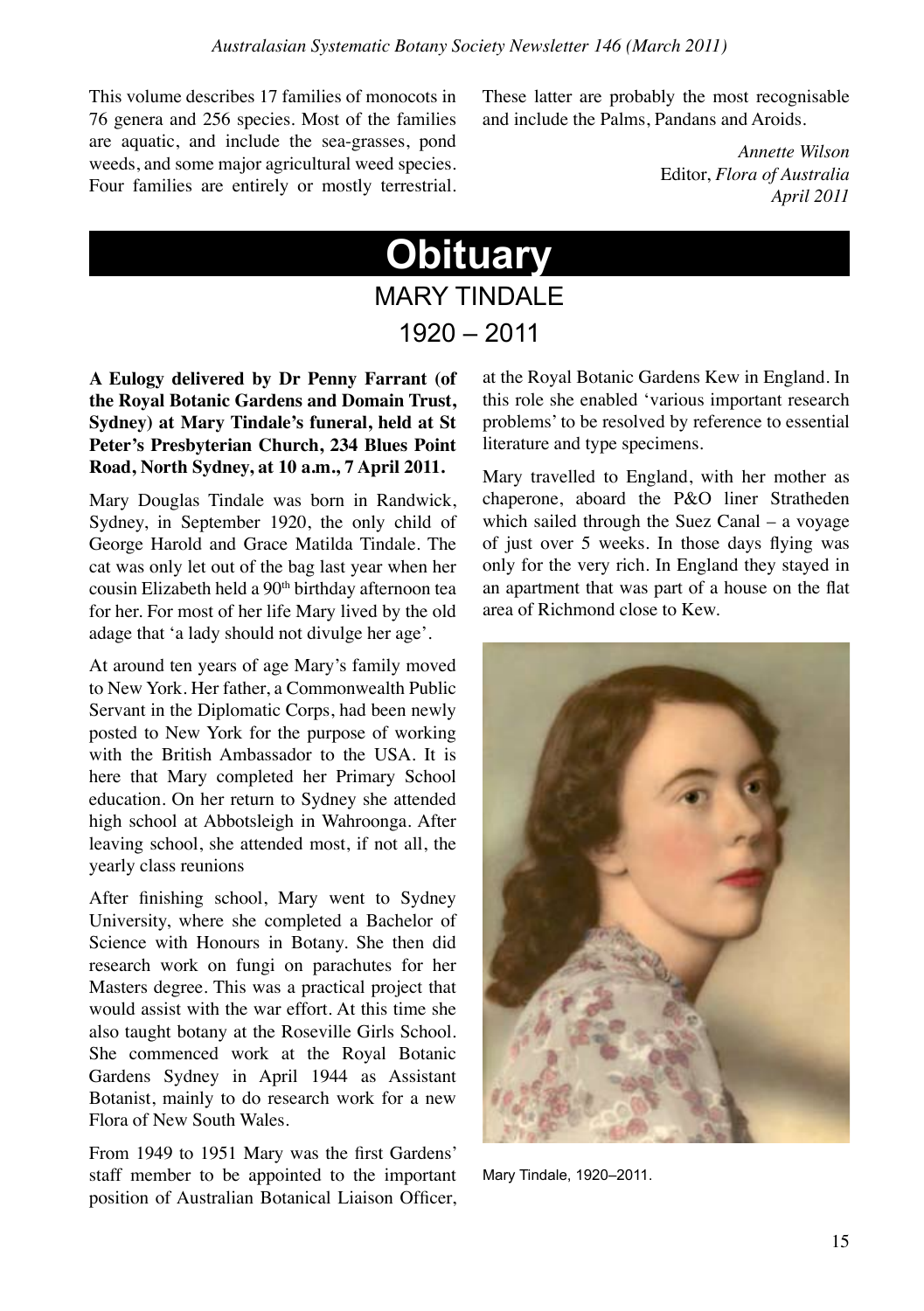Mary did a great deal of fern research at Kew and also visited herbaria all over the UK and Europe. It was while at Kew that she met three botanists that were to have an important influence on her botanical career – namely Professor Holttum from Singapore, Professor Pichi-Sermolli from Florence, and Madame Tardieu-Blot from Paris – who named a fern after her.

In 1964 Mary was awarded a Doctor of Science degree by the University of Sydney by an International Committee, one of the most seldom awarded and highest tiers of doctorates available today. She was then, in 1969, reclassified by the Public Service Board as Senior Research Scientist. Later, she became the first officer in the NSW Public Service to be appointed at the level of Principal Research Scientist.

Mary was an authority of ferns, wattles and the native soya bean *Glycine*. She was one of the authors of the *Flora of the Sydney Region*. During her long career as a renowned botanist, Mary served on many international committees pertaining to ferns. She was a member of the Special Committee for Pteridophytes in the International Bureau of Plant Taxonomy and Nomenclature from 1965 to 2005. She was Secretary of the Systematic Botany committee of ANZAAS. She assisted in the CSIRO program on *Glycine* by differentiating a number of native species, on which she published four papers. She prepared a large section of the text for the volumes on *Acacia* in the *Flora of Australia* series. At different times, Mary was editor of three botanical journals, namely *Telopea*, *Contributions from the New South Wales National Herbarium* and the latter's *Flora Series*.

Mary attended as many International Botanical Congresses as possible. She always blushed when she told me stories about dancing the night away with foreign botanists. She lived in that wonderful era of elegant gowns and romantic dances and confessed she loved dancing the tango. I always felt she was proud of never having married – because of course in those days 'one had to give up work as soon one married'. She was extremely proud to be a woman with an important, academic career. But she did have a boyfriend, Bill, who was killed in the war. We only found out recently whose photo that was on the wall in her room at Lansdowne Gardens – above the photo of herself that she'd had taken for him.

Mary's assistants during her time at the Botanic Gardens were mostly men. They included David Keith, Don Fortescue, David Morrison, Clare Herscovitch, Stuart Davies, Phillip Kodela, Chris Puttock and Peter Wilson. From what I've heard, Mary was a very exacting boss, keeping them on their toes and toughening them up for their respective botanical careers. She also had an important collaboration with Dr Roy from Varanasi, India, who came to Sydney to work with her studying fern chromosomes.

Mary retired on 29 July 1983 after a notable career of 39 years at the Gardens. She continued her investigations and writing as an Honorary Research Associate until quite recently.

Mary was a personal friend of mine as well as a work colleague and in 2006 she allowed me to interview her for the Gardens' Oral History Project. From this interview I learnt that she had developed her love of botany, at age three, from her father who was keenly interested in natural history. At school she played tennis, and as a young woman she enjoyed horse riding and played golf. She had hoped to become a commercial artist but her parents thought botany would be a far more suitable career.

Mary was passionate about opera and ballet, which she attended regularly. She often took me, and other friends, as her guest to operas and ballets. In fact she went to the opera only a couple of weeks ago. She told me lots of stories, both on our outings and during the interview. The first opera she attended was in Paris, when she was in her 20s, the next one was in London. She saw Joan Sutherland sing in Lucia di Lammermoor, and later she saw a young Placido Domingo singing Cavernossi in Tosca, in Vienna. She went to the Royal Command Ballet Performance for the French president in Paris where she saw Helpmann and Fontaine perform together. Mary was a Life Member of the Opera Auditions Committee and took many of us to their functions and performances over the years.

We'll probably all remember Mary for her hats, her lipstick – always plenty of it, but not always in exactly the right place, and for her handbags. She was always prepared for every eventuality! Phillip recalls accompanying her to a classy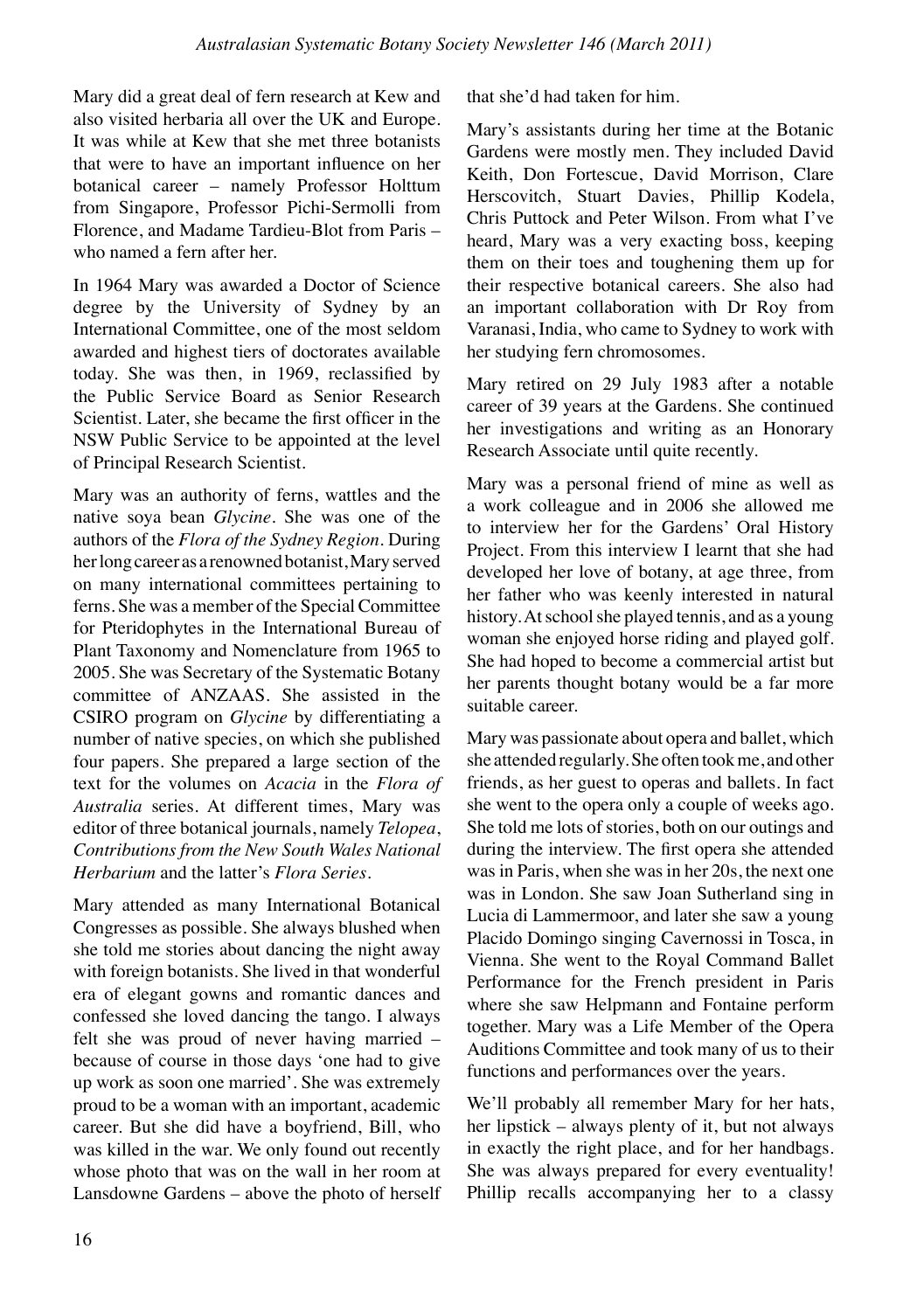function where there wasn't enough light to read the menu. She reached into her bag and got out a magnifying glass and a large dolphin torch because. She was well known at work for hiding things – and consequently losing things. We never know what's going to turn up in boxes of plant specimens – perhaps a hat, some stockings, or even galoushes! Mary grew up in the war era, so had a habit of saving – everything.

I'll always remember Mary for her stories of that elegant age – travelling with huge chests full of ballgowns on beautiful old ships, attending dinner parties and balls, and owning elegant clothes and hats. Mary only ever bought clothes at David Jones  $7<sup>th</sup>$  floor or, in later years, from Jenny's at Neutral Bay. David Jones was her favourite place to shop and I suspect she bought almost everything there. She told me once that her cat Bam Bam would never eat anything if he had to stay overnight at the vets – and she suspected it was because she only fed him fillet steak from David Jones.

Mary's neighbours – Cherelle, John and Haydon Kemp, and Sally and John Vigours, her cousins Elizabeth and Douglas, Margaret and Carrick Chambers, and the staff at Lansdowne Gardens, cared for Mary in recent years.

Mary Tindale lived a long and full life. She was thoughtful and kind, always with a gift for new babies and birthday and Christmas presents for friends, family and neighbours. She was full of surprises and had a social conscience – and, as we all know, she was not the retiring type but was one who spoke her mind. Mary enjoyed good health until very recently. She followed her interests of opera and ballet to the full, led an active social life, enjoyed life-long friendships, and pursued a long, successful and distinguished career in botany. We will miss her greatly.

# **Regional News**

# Plant diversification in space and time – two workshops held at the Australian Tropical Herbarium/James Cook University in Cairns

How to best reconstruct plant diversification in space and time is currently a highly dynamic field in plant evolutionary research. New approaches to infer historical biogeography or diversification rates are constantly emerging. These are often based on a challenging theoretical framework involving highly advanced algorithms and are implemented in new software tools that may not be quite straightforward to use (to say the least). For us, the end user, it therefore may be difficult to keep up with the new developments and to choose the appropriate tools fitting best to the research question and the data available or to simply run the analyses using the variety of computer programs.

The Cairns chapter of ASBS in conjunction with the Australian Tropical Herbarium held two one day workshops  $(25<sup>th</sup>$  and  $27<sup>th</sup>$  of January 2011) for molecular systematists covering current methods in biogeographical analyses and diversification rate analyses across phylogenies. The two workshops were presented by Daniele Silvestro of the Research Institute Senckenberg & the Biodiversity and Climate Research Centre, Frankfurt, Germany.

The first workshop covered the topic "Diversification in space: parametric approaches for historical biogeography". In this workshop the most recent and commonly used methods for biogeographic inference were reviewed with a special focus on ancestral area reconstruction along phylogenies. New analytical tools were discussed that incorporate statistical models to investigate the evolution of geographic ranges of species and lineages in a phylogenetic context. These aim at reconstructing the often complex history of migration, dispersal, extinction, and vicariance involving continental drift, geomorphological events, and climate change that caused the observed distribution of present taxa. Daniele explained how these new analytical tools infer where the ancestors were distributed, measure rates and direction of dispersals, estimate range expansions and contractions during lineage diversification. The principal analytical approaches were presented (e.g. S-Diva, Lagrange,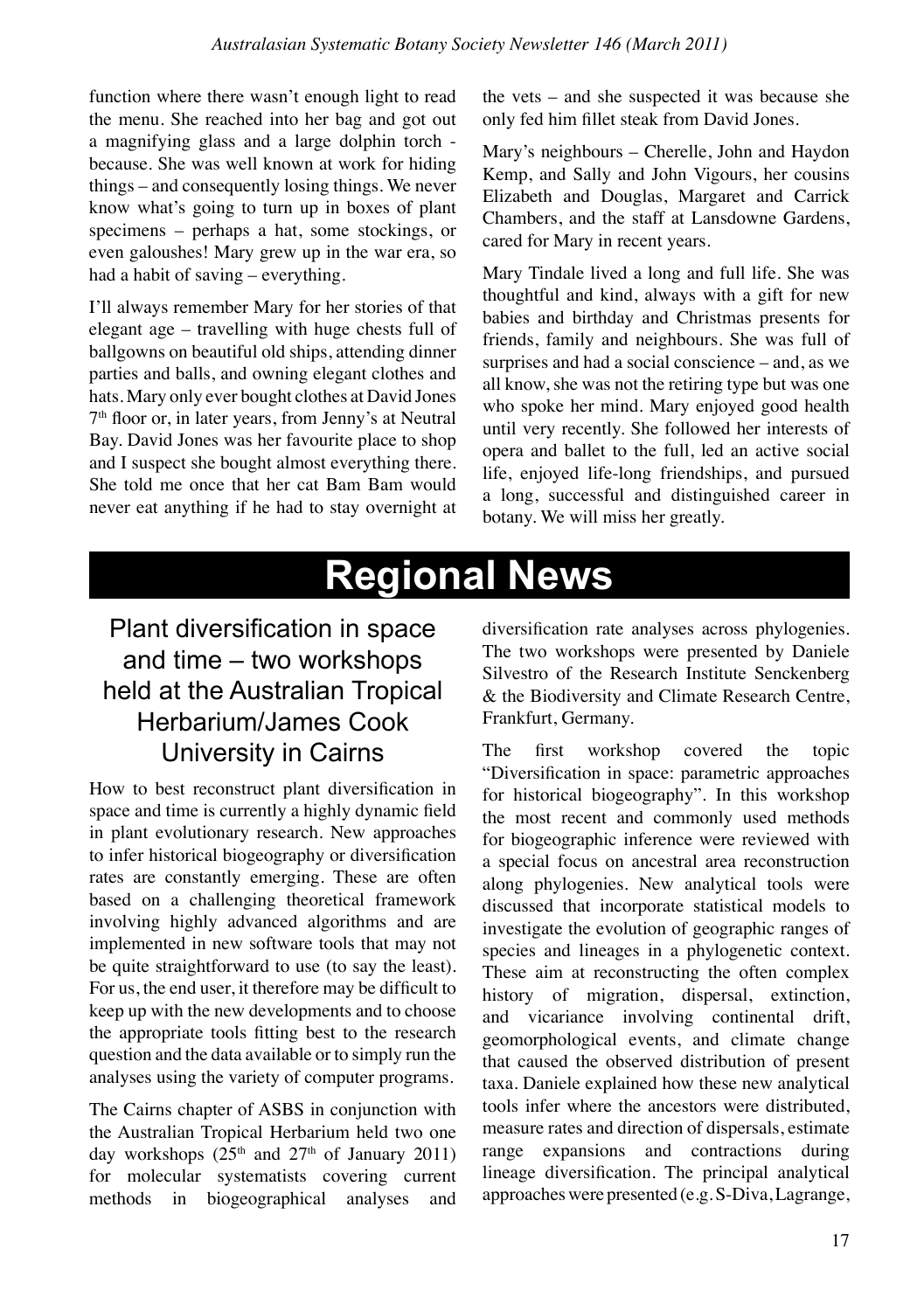MrBayes4) discussing the pros and cons of parsimony, likelihood, and Bayesian algorithms. The practical part of the workshop focused on the use of the computer program Lagrange.

The second workshop dealt with the topic "Diversification through time: inferring speciation and extinction rates from phylogenies". In this workshop the concepts of speciation and extinction rates and lineage-through-time plots were presented and the stochastic processes that can be used to infer the rates from phylogenies using maximum likelihood and Bayesian approaches. Investigating the tempo of diversification using molecular phylogenetic data has become a task of great interest with the increasing availability of molecular data and improving molecular clock methods.

The patterns of species richness reflect a process of evolution and extinction which is a key subject in evolutionary biology. Recently developed

methods were presented that provide a statistical framework to estimate rates of speciation and extinction from dated phylogenies. Daniele outlined how the rates and their variation through time can be used to address a number of questions on evolutionary processes such as the impact of climatic changes or the effect of key innovations on species diversification. The practical part of this workshop demonstrated the use of a new computer program (BayesRates) developed by Daniele and his colleague Jan Schnitzler from the Biodiversity and Climate Institute Frankfurt, implementing these methods. The workshops were attended by researchers and PhD students from multiple disciplines and included Australian Tropical Herbarium staff and students, JCU Marine and Tropical Biology students, and overseas visiting PhD students from the U.S. Many thanks to Daniele for presenting these fantastic workshops.

### *Katharina Schulte and Mark Harrington*



Figure 1. Daniele Silvestro (in front) discussing the results of a Lagrange analysis with PhD student Yumiko Baba (JCU/ATH) at the plant diversification workshop.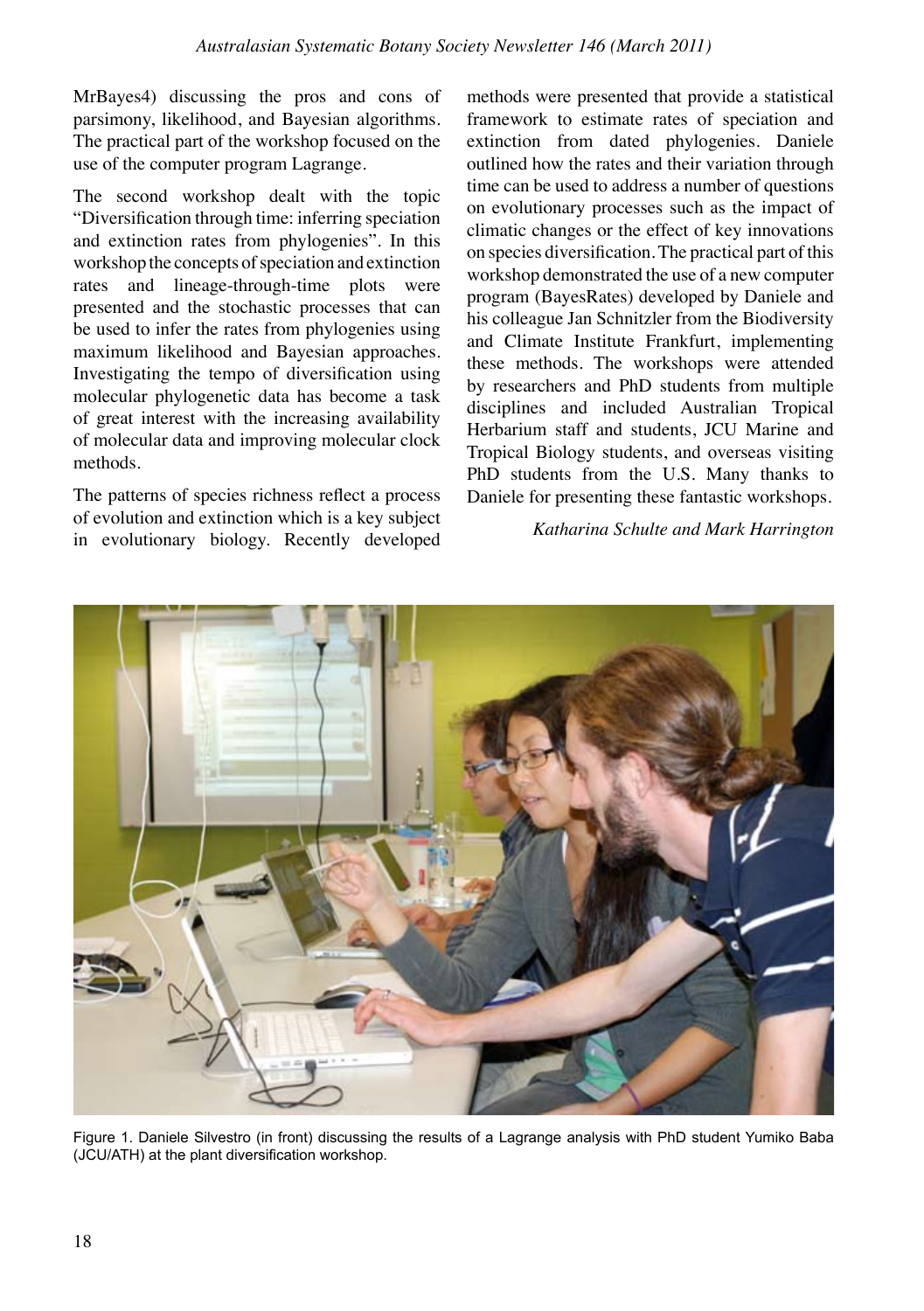# **Chapter Conveners**

#### **Adelaide**

Robyn Barker State Herbarium of South Australia Department for Environment and Heritage PO Box 2732 Kent Town, SA 5071 Tel: (08) 8222 9348 Email: barker.robyn@saugov.sa.gov.au

#### **Armidale**

Jeremy Bruhl Department of Botany University of New England Armidale, NSW 2351 Tel: (02) 6773 2429 Email: jbruhl@metz.une.edu.au

#### **Brisbane**

Laurie Jessup Queensland Herbarium Mt Coot-tha Road Toowong, Qld 4066

Tel: (07) 3896 9320 Email: laurence.jessup@derm.qld.gov.au

#### **Canberra**

Vacant

#### **Cairns**

Mark Harrington Australian Tropical Herbarium PO Box 6811 Cairns QLD 4870 Tel: (07) 4042 1769 Email: mark.harrington@jcu.edu.au

#### **Darwin**

Philip Short Northern Territory Herbarium Parks and Wildlife Commission of the NT PO Box 496 Palmerston, NT 0831 Tel: (08) 8999 4512 / Email: phil.short@nt.gov.au **Hobart** Vacant **Melbourne** Frank Udovicic Royal Botanic Gardens Melbourne Birdwood Avenue, South Yarra, Vic. 3141 Tel: (03) 9252 2313 / Email: frank.udovicic@rbg.vic.gov.au **Perth** Kristina Lemson Plant Systematics and Conservation Centre for Ecosystem Management and School of Natural Sciences, Edith Cowan University, Joondalup WA 6027 Tel: (08) 6304 5369 / Email. k.lemson@ecu.edu.au **Sydney** Hannah McPherson National Herbarium of NSW Mrs Macquaries Road Sydney, NSW 2000 Tel: (02) 9231 8111 Email: hannah.mcpherson@rbgsyd.nsw.gov.au

# **Contacting Major Australian Herbaria and Systematics Institutions**

From outside Australia: add the country code 61 and omit the leading zero of the area code

| AD<br>tel: (08) 8222 9307<br>fax: (08) 8222 9353<br>www.flora.sa.gov.au                                                                                   | HO<br>tel: (03) 6226 2635<br>fax: (03) 6226 7865<br>www.tmag.tas.gov.au/<br>Herbarium/Herbarium2.htm                                         | <b>MEL</b><br>tel: (03) 9252 2300<br>fax: (03) 9252 2350<br>www.rbg.vic.gov.au/                                                                                                                                         | <b>NSW</b><br>tel: (02) 9231 8111<br>fax: (02) 9251 7231<br>www.rbgsyd.gov.au/conservation<br>_research/herbarium_&_services |
|-----------------------------------------------------------------------------------------------------------------------------------------------------------|----------------------------------------------------------------------------------------------------------------------------------------------|-------------------------------------------------------------------------------------------------------------------------------------------------------------------------------------------------------------------------|------------------------------------------------------------------------------------------------------------------------------|
| <b>CANB</b><br>tel: (02) 6246 5108<br>fax: (02) 6246 5249<br>www.anbg.gov.au/                                                                             | BRI<br>tel: (07) 3896 9321<br>fax: (07) 3896 9624<br>http://www.derm.qld.gov.au/<br>herbarium                                                | <b>DNA</b><br>tel: (08) 8999 4516<br>fax: (08) 8999 4527<br>www.nt.gov.au/pwcnt                                                                                                                                         | <b>PERTH</b><br>tel: (08) 9334 0500<br>fax: (08) 9334 0515<br>http://science.dec.wa.gov.au/<br>herbarium/                    |
| <b>CNS</b><br>Tel: (07) 4042 1837<br>Fax: (07) 4042 1842<br>www.ath.org.au/                                                                               |                                                                                                                                              | <b>NT</b><br>tel: (08) 8951 8791<br>fax: (08) 8951 8790                                                                                                                                                                 | Australian University Herbaria<br>Contact CHAH representative:<br>Murray Henwood,<br>University of Sydney                    |
| Council of Heads of Austral-<br>asian Herbaria (CHAH)<br>Chair: Dr Brett Summerell<br>(NSW) brett.summerell@<br>rbgsyd.nsw.gov.au or www.<br>chah.gov.au/ | <b>ABRS</b><br>tel: (02) 6250 9417<br>fax: (02) 6250 9555<br>email: abrs@environment.gov.au<br>www.environment.gov.au/<br>biodiversity/abrs/ | Australian Botanical Liaison Officer (ABLO)<br><b>Position Vacant</b><br>Herbarium, Royal Botanic Gardens, Kew<br>Richmond, Surrey TW9 3AB England<br>tel: 44-20-8332 5270; fax: 44-20-8332 5278<br>email: ablo@kew.org |                                                                                                                              |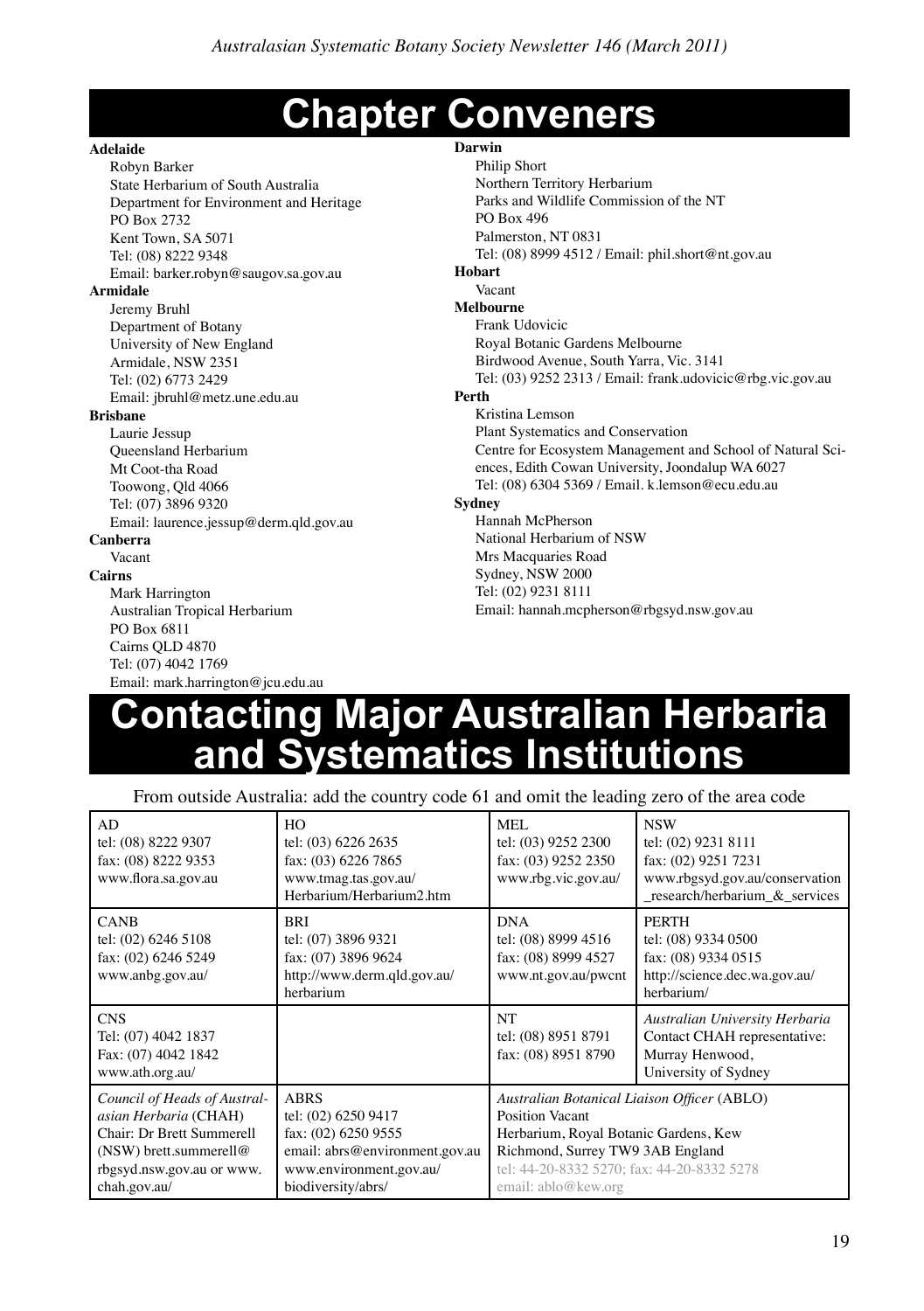# **ASBS Publications**

# **History of Systematic Botany in Australia**

Edited by P.S. Short. A4, case bound, 326 pp. ASBS, 1990. \$10; plus \$10 postage & packing. For all those people interested in the 1988 ASBS symposium in Melbourne, here are the proceedings. It is a well presented volume, containing 36 papers on: the botanical exploration of our region; the role of horticulturalists, collectors and artists in the early documentation of the flora; the renowned (Mueller, Cunningham), and those whose contribution is sometimes overlooked (Buchanan, Wilhelmi). *Only a few copies left!––available only from the Treasurer.*

# **Systematic Status of Large Flowering Plant Genera**

*Austral.Syst.Bot.Soc.Newslett.* 53, edited by Helen Hewson. 1987. \$5 + \$1.75 postage.

This *Newsletter* issue includes the reports from the February 1986 Boden Conference on the "Systematic Status of Large Flowering Plant Genera". The reports cover: the genus concept; the role of cladistics in generic delimitation; geographic range and the genus concepts; the value of chemical characters, pollination syndromes, and breeding systems as generic determinants; and generic concepts in the Asteraceae, Chenopodiaceae, Epacridaceae, *Cassia, Acacia* and *Eucalyptus*.

# **Australian Systematic Botany Society Newsletter**

Back issues of the *Newsletter* are available from Number 27 (May 1981) onwards, excluding Numbers 29, 31, 60–62, 66, 84, 89, 90, 99, 100 and 103. Here is the chance to complete your set. Cover prices are \$3.50 (Numbers 27–59, excluding Number 53) and \$5.00 (Number 53 and 60 onwards). Postage \$1.10 per issue, apart from \$1.75 for the Large Genera issue (Number 53).

# **Evolution of the Flora and Fauna of Arid Australia**

Edited by W.R. Barker & P.J.M. Greenslade. Peacock Publications, ASBS & ANZAAS, 1982. \$20 + \$8.50 postage.

This collection of more than 40 papers will interest all people concerned with Australia's dry inland, or the evolutionary history of its flora and fauna. It is of value to those studying both arid lands and evolution in general. Six sections cover: ecological and historical background; ecological and reproductive adaptations in plants; vertebrate animals; invertebrate animals; individual plant groups; and concluding remarks.

Also available from Peacock Publications, 38 Sydenham Road, Norwood, SA 5069, Australia. To obtain this discounted price, post a photocopy of this page with remittance.

### **Ecology of the Southern Conifers** (Now out of print)

Edited by Neal Enright and Robert Hill. ASBS members: \$60 plus \$12 p. & p. non-members \$79.95. Proceedings of a symposium at the ASBS conference in Hobart in 1993. Twenty-eight scholars from across the hemisphere examine the history and ecology of the southern conifers, and emphasise their importance in understanding the evolution and ecological dynamics of southern vegetation.

**Postage rates**: Those quoted apply only within Australia. Please email for prices to other locations. Send **orders and remittances** (payable to "ASBS Inc.") to:

Helen Thompson ASBS Sales ABRS GPO Box 787 Canberra, ACT 2601, Australia Or fax credit card details to: Helen Thompson Fax: (02) 6250 9448 **Contact details**. Email: helen.thompson@environment.gov.au. Tel: (02) 6250 9445. Fax: (02) 6250 9448.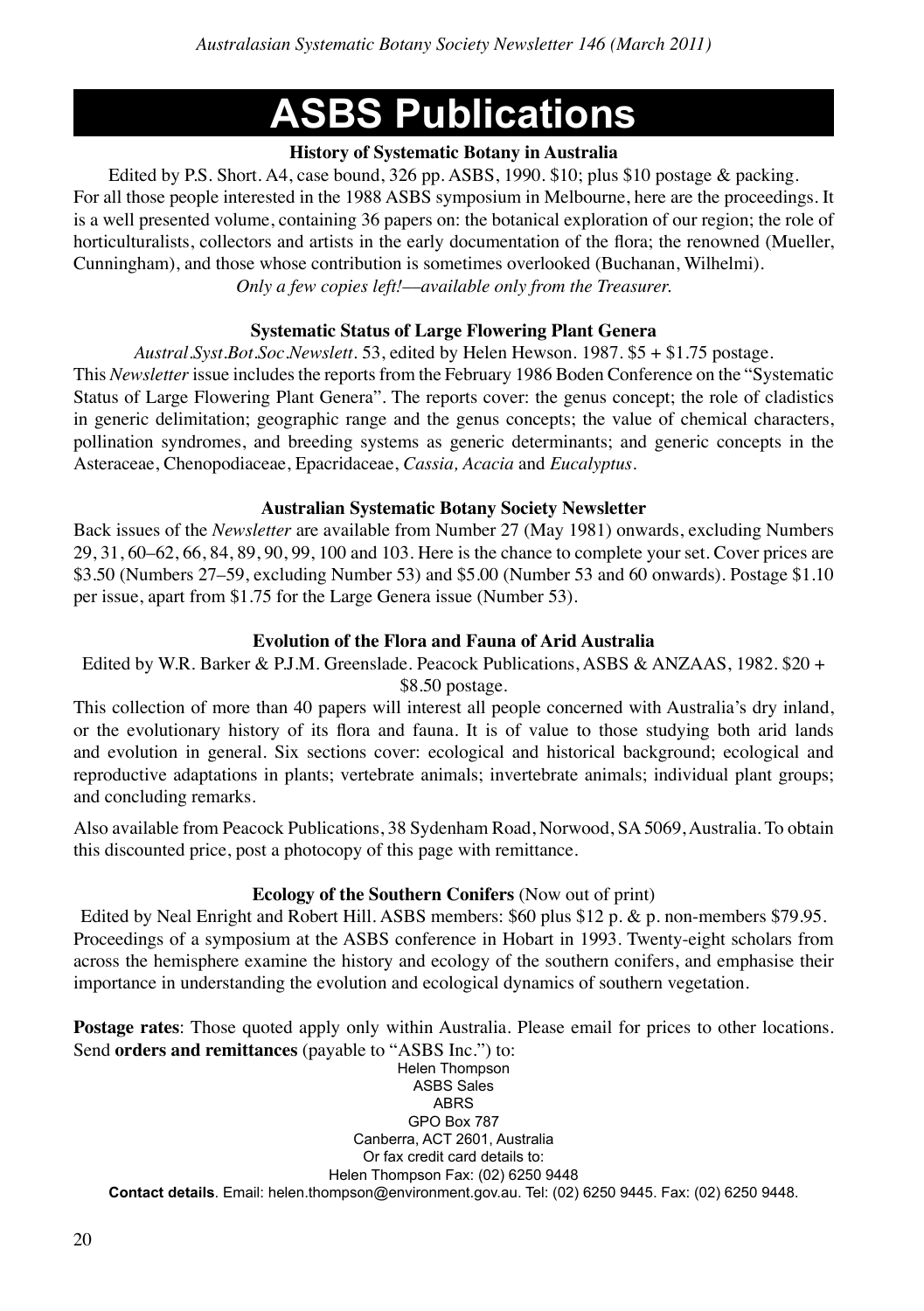#### AUSTRALASIAN SYSTEMATIC BOTANY SOCIETY INCORPORATED

#### *The Society*

The Australasian Systematic Botany Society is an incorporated association of over 300 people with professional or amateur interest in botany. The aim of the Society is to promote the study of plant systematics.

#### *Membership*

Membership is open to all those interested in plant systematics. Membership entitles the member to attend general meetings and chapter meetings, and to receive the *Newsletter*. Any person may apply for membership by filling in a "*Membership Application*" form, available on the Society website, and forwarding it, with the appropriate subscription, to the Treasurer. Subscriptions become due on 1 January each year.

The ASBS *annual membership subscription* is AU\$45; full-time students \$25. Payment may be by credit card or by cheques made out to *Australian Systematic Botany Society Inc*., and remitted to the Treasurer. All changes of address should be sent directly to the Treasurer as well.

#### *The* **Newsletter**

The *Newsletter* is sent quarterly to members and appears simultaneously on the ASBS Website. It keeps members informed of Society events and news, and provides a vehicle for debate and discussion. In addition, original articles, notes and letters (not exceeding ten published pages in length) will be considered. *Citation*: abbreviate as *Australas. Syst. Bot. Soc. Newslett.*

#### *Contributions*

Send copy to Russell Barrett and Peter Jobson at the addresses given below. They *preferably* should be submitted as: (1) an MS-DOS file in the form of a text file (.txt extension), (2) an MS-Word.doc file, (3) a Rich-text-format or .rtf file in an email message or attachment or on an MS-DOS disk or CD-ROM. *Non-preferred media* such as handwritten or typescripts by letter or fax are acceptable, but may cause delay in publication in view of the extra workload involved.

*Formatting of submitted copy*. Please use Word in formatting indents, bullets, etc. in paragraphs and for tables. Do not format primitively with tabs, which change with the Normal style sheet. If embedding tables or references or other Objects from other software (Excel, bibliographic software, etc.) ensure that these are converted to Word tables or paragraphs. Letters in abbreviations of Australian States (SA, WA etc., but Vic.) and organisations (e.g. ASBS, ABRS) should not be separated by full-stops, but initials should be (e.g. W.R. Smith, not WR Smith).

*Images*: their inclusion may depend on space being available. Improve scanned resolution if printing your image is pixellated at a width of at least 7 cm (up to a 15 cm full page). Contact the Editors for further clarification.

The *deadline* for contributions is the last day of February, May, August and November. All items incorporated in the *Newsletter* will be duly acknowledged. Any unsigned articles are attributable to the Editors.

Authors alone are responsible for the views expressed, and statements made by the authors do not necessarily represent the views of the *Australasian Systematic Botany Society Inc*. *Newsletter* items should not be reproduced without the permission of the author of the material.

#### *Advertising*

*Advertising space* is available for products or services of interest to ASBS members. The current fee is \$100 per full page, \$50 per half-page or less.

*Flyers* may be approved for inclusion in the envelope for products or services of interest to ASBS members. The current fee is \$100 per flyer, plus the cost of inserting them (usually roughly \$25–30). Flyers are not part of the *Newsletter* and do not appear with the *Newsletter* on the ASBS Website.

A 20% discount applies for second and subsequent entries of the same advertisement. Advertisements from ASBS members are usually exempt from fees but not the insertion costs in the case of a flyer. Contact the *Newsletter* Editors for further information.

| <b>Editors</b>                        |                                |                                      |  |  |
|---------------------------------------|--------------------------------|--------------------------------------|--|--|
| <b>Russell Barrett</b>                | Peter Jobson                   | <b>Book Reviews:</b>                 |  |  |
| Kings Park & Botanic Garden           | (ENV Australia)                | John Clarkson                        |  |  |
| <b>Fraser Ave</b>                     | 29 Montreal Road               | Department of Environment and        |  |  |
| West Perth, WA 6005                   | Woodbridge                     | Resource Management, PO Box 156      |  |  |
| $\vert$ Tel: (08) 9480 3640           | WA 6056                        | Mareeba, Old 4880                    |  |  |
| Fax: (08) 9480 3641                   |                                | Tel: (07) 4048 4745                  |  |  |
| Email: russell.barrett@bgpa.wa.gov.au | Email: peter.jobson@env.net.au | Email: John.Clarkson@derm.qld.gov.au |  |  |